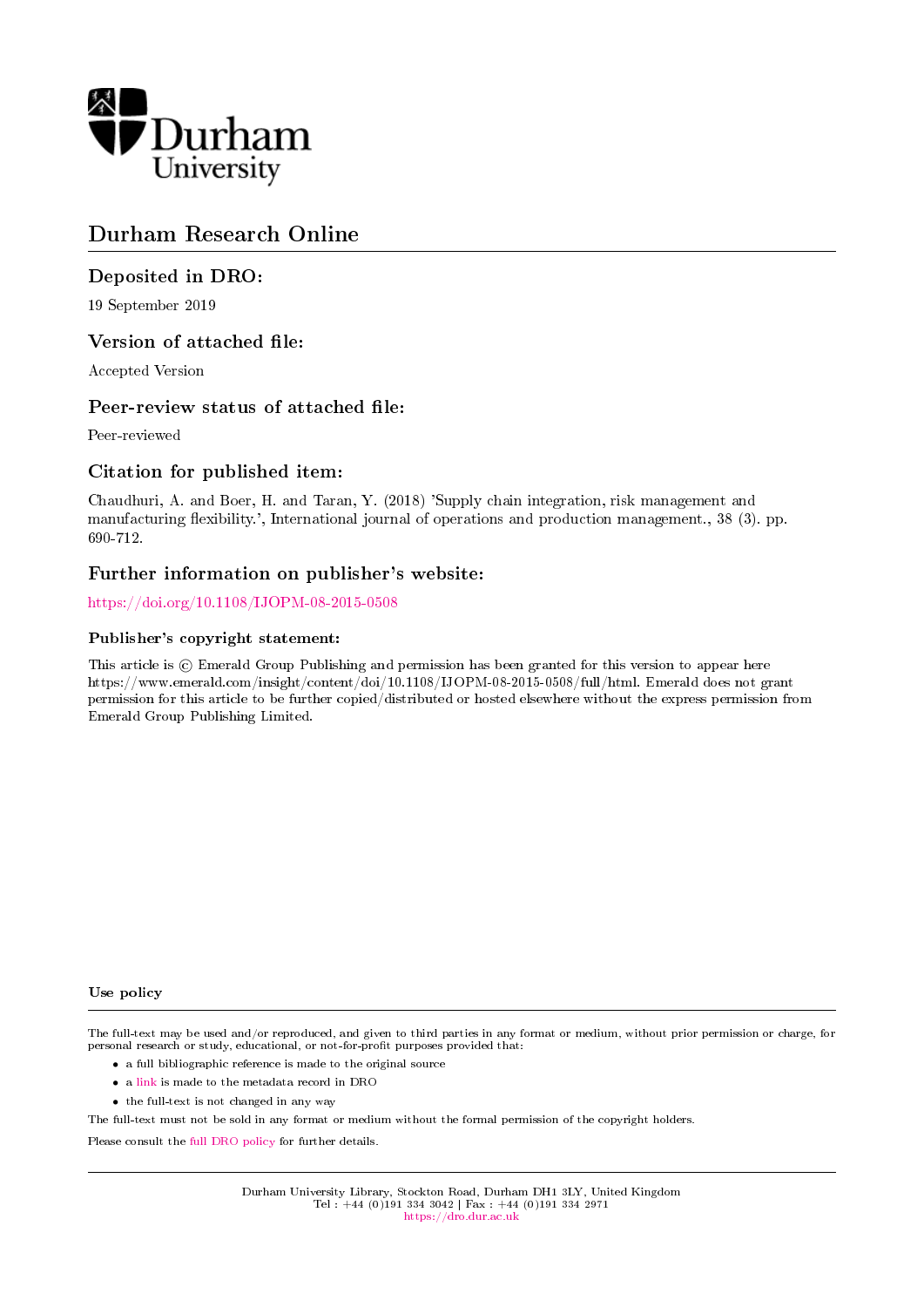# Supply chain integration, risk management and manufacturing flexibility

# **Abstract**

**Purpose –** The purpose of this paper is to investigate the impact of internal integration, external integration and supply chain risk management on manufacturing flexibility, and the moderating effect of supply chain risk management on the relationships between internal and external integration, respectively, and manufacturing flexibility.

**Design/methodology/approach –** Using hierarchical regression, data are analyzed from a sample of 343 manufacturing plants in Asia collected in 2013-2014 as part of the International Manufacturing Strategy Survey (IMSS VI).

**Findings –** Internal integration and supply chain risk management have a direct effect on manufacturing flexibility. Supply chain risk management moderates the relationship between external integration and flexibility.

**Research limitations/implications –** Further research is needed to generalize beyond the flexibility performance of discrete manufacturing firms in Asia.

**Practical implications –** To benefit from external integration and increase their flexibility performance, manufacturing firms need to implement different mechanisms of supply chain risk management to prevent and deal with supply chain risks including those associated with supply chain integration.

**Originality/value –** This research contributes to the body of knowledge on the relationships between internal integration, external integration, supply chain risk management and manufacturing flexibility.

**Keywords**Internal integration, External integration, Supply chain risk management, Manufacturing flexibility, Asian manufacturing

**Paper type** Research paper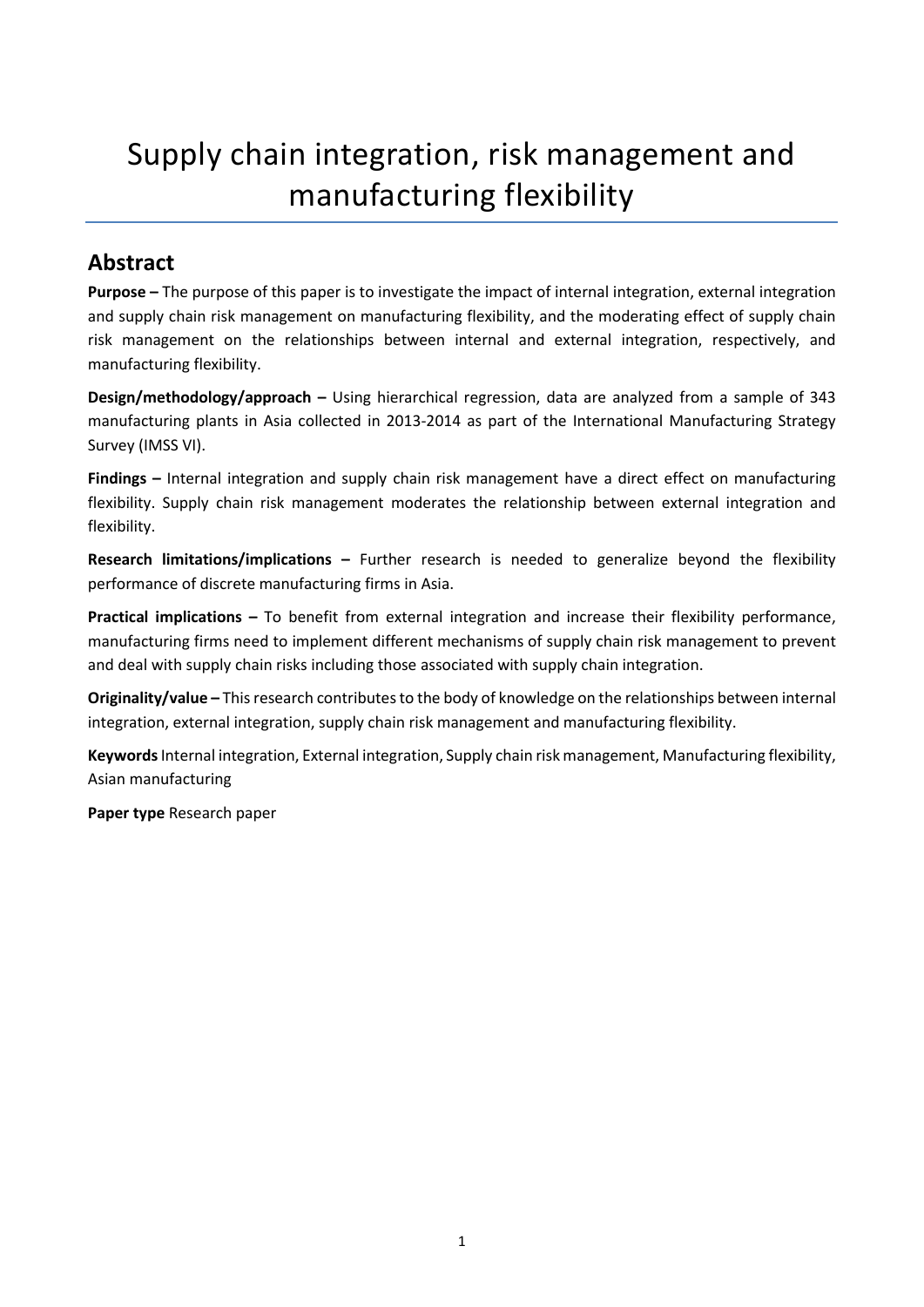# **Introduction**

With ever more complex, international and dynamic supply chains, the importance of risk management and supply chain integration is increasingly recognized in both practice and theory. This paper focuses on the interaction between supply chain integration, supply chain risk management and operations performance, in particular flexibility.

Decisions to buy, instead of make, are fundamental to the existence of supply chains, but also create supply chain risks – i.e. events that may occur and, if they do, have a negative impact. Flexibility, the ability to cope with variation (Slack, 2005) without major time and cost implications (Narasimhan and Das, 2000) does not necessarily affect the *probability*, but may reduce the *impact*, of risk.

External (i.e. with suppliers and customers) and internal (i.e. between manufacturing, purchasing and sales) integration have both been associated with supply chain risk. However, research on the association between integration and flexibility has produced inconsistent results (Flynn et al., 2010; Mackelprang et al., 2014). Vereecke and Muylle (2006), Braunscheidel and Suresh (2009) and Wong et al. (2011) show that internal and external integration improve flexibility. Frohlich and Westbrook (2001) report that manufacturers focusing on only one side of their supply chain fail to obtain all the benefits of external integration. Schoenherr and Swink (2012) find that internal integration strengthens the positive impact of external integration on flexibility performance. Koufteros et al. (2005) and Fabbe-Costes and Jahre (2008), however, do not find a positive impact of supply chain integration on performance. Flynn et al. (2010) attribute the inconsistency in findings to the propensity of researchers to consider only external integration while neglecting the importance of internal integration.

A high degree of coordination and information sharing with supply chain partners increases not only complexity and costs, but also risks (Hallikas et al., 2004; Vanpoucke et al., 2009) and may even result in loss of flexibility (Terjesen et al., 2012). Thus, manufacturing firms have started developing supply chain risk management (SCRM) to prevent, detect, mitigate and respond more adequately to, supply chain risks, and use it to improve their agility, i.e. their responsiveness to environmental changes (Wieland and Wallenberg, 2012; Lavastre et al., 2014). While supply chain agility is an externally focused capability, flexibility, an internally focused competency, can be considered to be its antecedent (Braunscheidel and Suresh, 2009). This suggests that there should be a relationship between SCRM and flexibility.

However, it is unclear whether the positive effects of supply chain integration outweigh the risks associated with it. Similarly, the extent to which SCRM alone affects flexibility is not clear. Hence, there is a need to analyze the effects of internal and external integration as well as SCRM, on manufacturing flexibility in one study, questions that are highly relevant for SCM practice, too. For example, Aryzta, a frozen food producer, uses SCRM to complement its strategic supplier collaboration initiative, which resulted in assured uninterrupted supply of eggs during an avian flu outbreak and provided the necessary flexibility (SCM World, 2016). Going beyond such anecdotal evidence, this paper considers the troublesome relationships between integration, SCRM and flexibility outlined above, and uses a large-scale study to investigate:

- The direct impact of internal and external integration and SCRM on manufacturing flexibility.
- The possible moderating role of SCRM in the relationships between internal and external integration, respectively, and flexibility.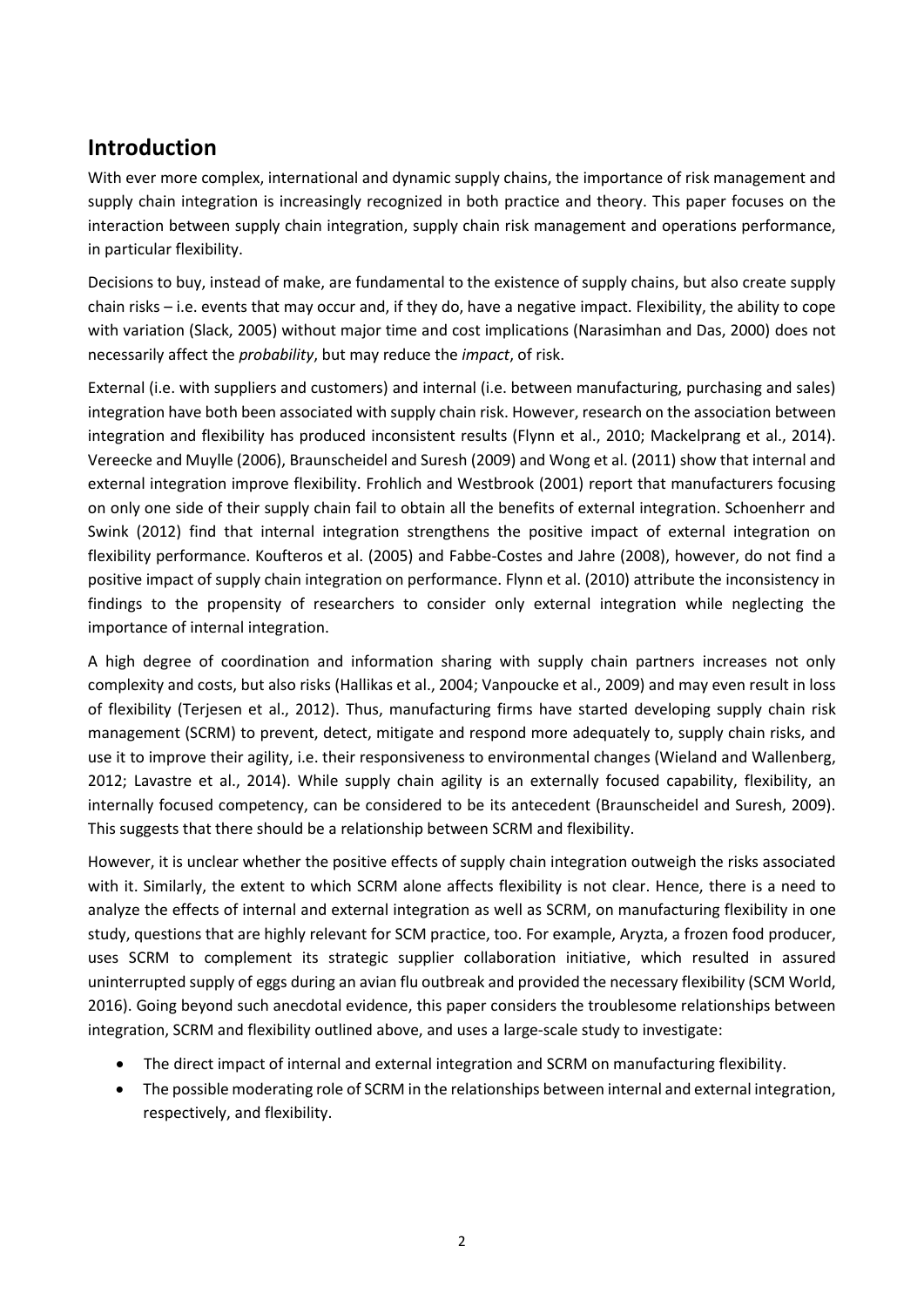# **Literature review**

#### **Impact of supply chain integration on performance**

Frohlich and Westbrook (2001) demonstrate that higher levels of external integration improve firm performance. Investments in integrated systems help supply chain members to anticipate possible challenges (Wieland and Wallenburg, 2013). Devaraj et al. (2007) and Van der Vaart and Van Donk (2008) find supplier integration to affect performance positively. Braunscheidel and Suresh (2009) and Wong et al. (2011) report positive impact of internal and external integration on flexibility. Schoenherr and Swink (2012) report that internal integration strengthens the impact of external integration on delivery and flexibility performance.

Vereecke and Muylle (2006) observe that modest collaboration with customers or suppliers delivers, at best, piecemeal improvements of performance in isolated areas, whereas a coherent supply chain strategy, consisting of both information exchange and structural collaboration with suppliers and customers, is associated with simultaneous improvements in major performance measures. Wiengarten et al. (2010) find that collaboration through information sharing has stronger impact on operational performance than jointdecision making and incentive alignment.

Fabbe-Costes and Jahre (2008), however, find that a higher degree of integration does not necessarily improve performance. Supply chain integration can even have negative effects. Accidents are inevitable in complex, tightly coupled systems (Perrow, 1984). Extending this notion to supply networks, multiple authors observe that integration among firms in a supply network will lead to increased interdependencies and, in effect, higher exposure to risk (Hallikas et al., 2004; Wieland and Wallenburg, 2013; Kache and Seuring, 2014). Thus, integration may come at the cost of increased vulnerability to disruptions (Norrman and Jansson, 2004).

Thus, the reports on the impact of integration on performance vary from positive, through differentiated or no effects, to negative effects. Following Kache and Seuring (2014), we conclude that further research is needed to shed light on these conflicting findings.

#### **Need to study the influence of SCRM on the relationship between integration and performance**

Differences in context could explain the different findings on the association between integration and performance. The contextual factors that have been studied include relationship dynamics (Fynes et al., 2005), environmental uncertainty (Wong et al., 2011), a country's logistical capabilities (Wiengarten et al., 2014) and risks (Wiengarten et al., 2016). SCRM may be one such contextual factor (Bagchi et al., 2005), but its role in the relationship between integration and performance has largely been ignored in the literature.

Notable exceptions are Ellinger et al. (2015), Gualandris and Kalchschmidt (2015), and Wiengarten et al. (2016) who, however, take rather different approaches and, in effect, report quite different results. Ellinger et al. (2015) find that internal, supplier and customer integration mediate the relationship between learning orientation and SCRM, while SCRM improves overall logistical performance. Gualandris and Kalchschmidt (2015) argue that stronger integration with strategic suppliers is required to manage uncertainty. In a highrisk context, a balanced use of integration with SCRM approaches such as dual sourcing and revenue sharing contracts can be a source of competitive advantage. Wiengarten et al. (2016) show that SCRM practices complement supplier integration efforts in high-risk, i.e. weak rule of law, environments, thereby strengthening the impact of supplier integration on performance. However, SCRM does not help in explaining the performance impact of customer integration.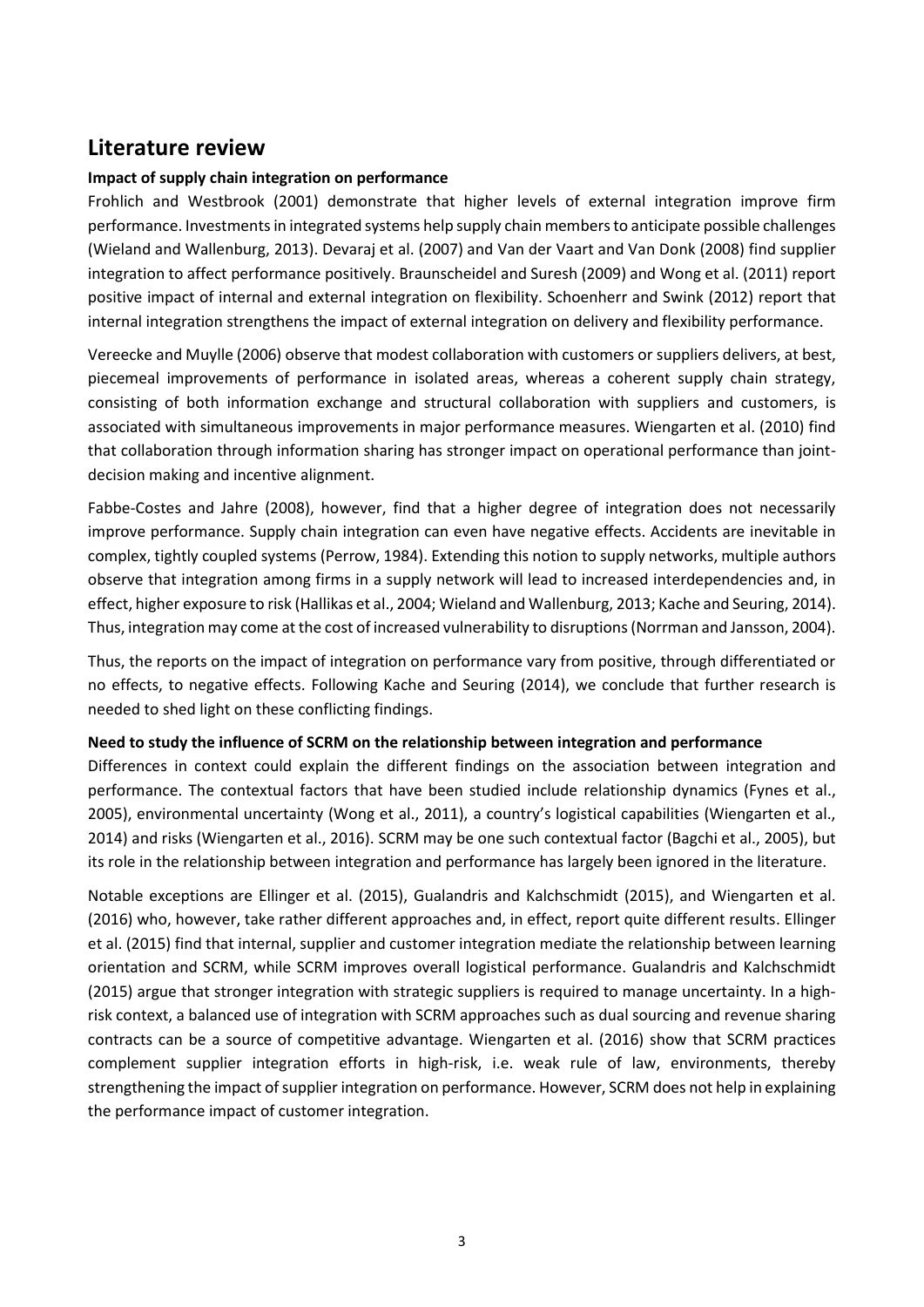#### **Need to focus on flexibility**

Research on the performance impact of integration has focused on a large variety of performance indicators. Although there are some exceptions (e.g. Braunscheidel and Suresh, 2009; Wong et al., 2011; Schoenherr and Swink, 2012), flexibility is relatively under-researched, especially in studies linking collaboration and integration to risk and performance (Kache and Seuring, 2014).

**Theoretical basis for studying the effects of SCRM on the supply chain integration-flexibility relationship** Dyer and Singh (1998) argue that organizations engaging in alliances can gain relational rents through relation-specific assets, knowledge-sharing routines, complementary resources and capabilities, and effective governance. Thus, as supply chain integration is a form of alliance, higher levels of integration should be expected to improve performance through increased knowledge exchange. However, can the relational view fully explain the impact of supply chain integration on flexibility? Agency theory and its underlying concepts may provide a more appropriate lens. Two parties have an agency relationship when the principal (e.g. the customer) delegates decisions and/or work to another agent (e.g. a supplier) to act on its behalf (Rungtusanatham et al., 2007). In such relationships, the principal may face an agency problem and a risk-sharing problem. An agency problem occurs when the agent's goals differ from the principal's and the principal finds it difficult or too expensive to verify whether the agent has performed the delegated task appropriately or has the required expertise to perform the task. A risk-sharing problem arises when the principal and agent have different attitudes towards risks, which cause disagreements about actions to be taken (Rungtusanatham et al., 2007). Agency theory prescribes two types of mechanisms – outcome-based and behavior-based, to address these problem (Rungtusanatham et al., 2007). Outcome-based mechanisms emphasize results (Choi and Liker, 1995), while behavior-based mechanisms emphasize tasks and activities in the agent's processes. Determining which mechanisms are more efficient in managing agency relationships is a critical issue, and the actual choice of mechanisms depends on the relative cost of information sharing or degree of information asymmetry, level of outcome uncertainty, difficulty in measuring outcomes, the supplier's risk attitude with respect to the buyer, and the level of goal conflict between the buyer and the supplier (Eisenhardt, 1989).

Thus, agency theory suggests that examining and explaining the impact of supply chain integration on flexibility requires considering a combination of outcome- and behavior-based mechanisms. Supply chain integration mechanisms are behavior-based and involve information sharing, joint decision making and collaborative approaches, while SCRM focuses on outcomes and includes initiatives taken by a plant to select reliable suppliers for risk prevention, implement risk detection mechanisms, and have backup suppliers to respond to risks and contingency plans for recovering from risks (*cf.* e.g. Zsidisin and Ellram, 2003).

## **Hypotheses**

#### **Internal integration and flexibility**

Internal integration refers to cross-functional collaboration and information sharing through interconnected and synchronized processes and systems, and alignment of intra-firm goals (Schoenherr and Swink, 2012).

This research specifically captures the internal integration efforts between the manufacturing, purchasing and sales functions of manufacturing firms. As flexibility is important for firms to achieve and sustain competitive advantage, purchasing must also adopt appropriate strategies to achieve flexibility goals and sourcing can indeed influence modification, volume and new product flexibility (Olhager 1993). Shapiro (1977) recommends cooperation between marketing and manufacturing to take advantage of the firm's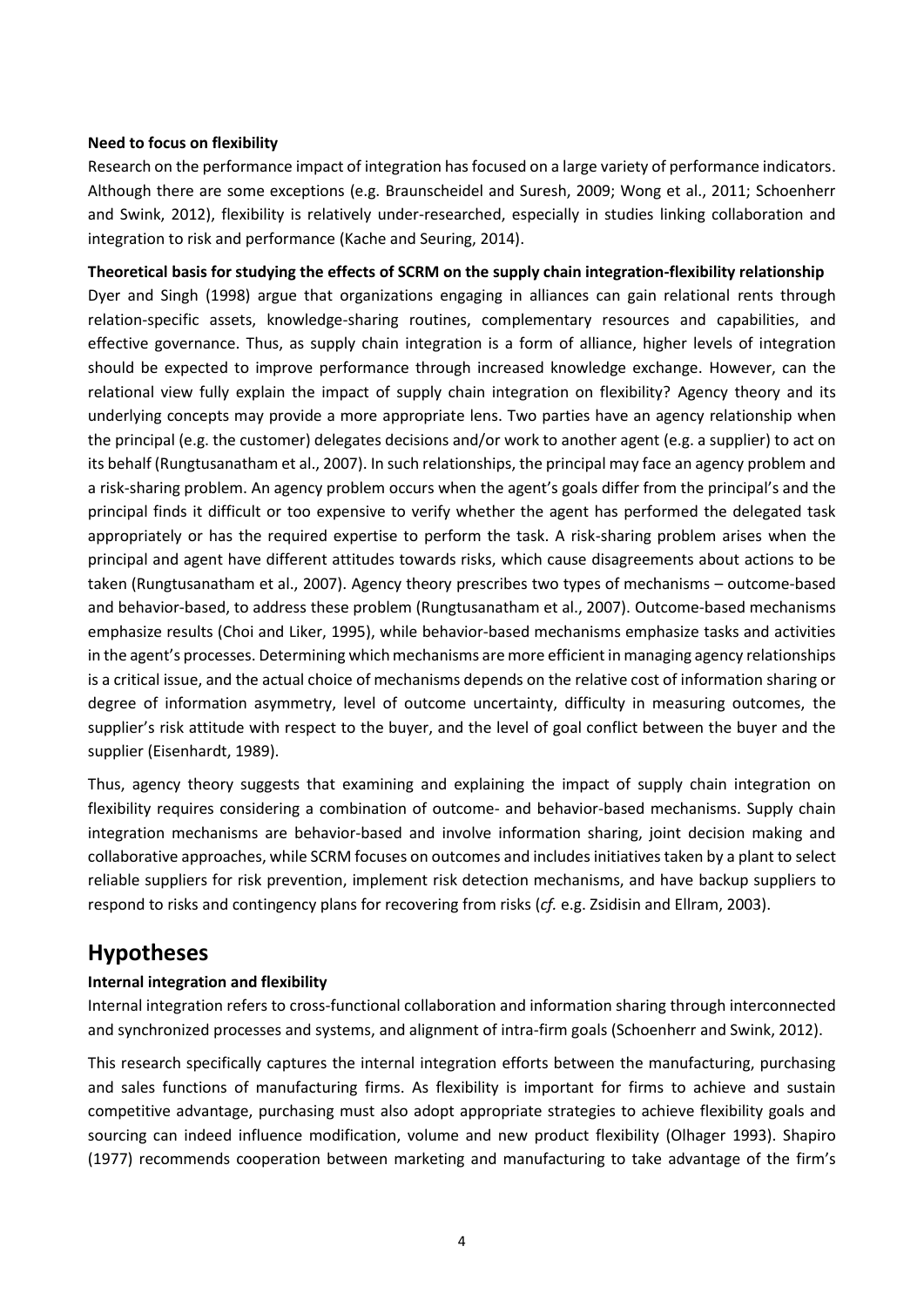manufacturing capability and respond effectively to market needs. Chen et al. (1992) examine how firms can incorporate manufacturing flexibility into their marketing/manufacturing strategy. Thomé et al. (2012) find that sales and operations planning, which "*brings together all the plans for the business (sales, marketing, development, manufacturing, sourcing, and financial) into one integrated set of plans*" (p. 360), may impact various performance measures, including volume and mix flexibility.

Some authors, however, report different effects. While [Koufteros et al. \(2005\)](http://www.sciencedirect.com.zorac.aub.aau.dk/science/article/pii/S0272696309000412#bib44) and [Giménez and Ventura](http://www.sciencedirect.com.zorac.aub.aau.dk/science/article/pii/S0272696309000412#bib28)  [\(2005\)](http://www.sciencedirect.com.zorac.aub.aau.dk/science/article/pii/S0272696309000412#bib28) find no direct relationship between internal integration and operational performance. According to [Upton \(1997\),](http://www.sciencedirect.com.zorac.aub.aau.dk/science/article/pii/S0272696305001476#bib126) cross-functional teaming may even affect flexibility negatively. As most authors report positive effects of internal integration, we hypothesize:

*H1: Internal integration between manufacturing, purchasing and sales has a positive effect on manufacturing flexibility.*

#### **External integration and flexibility**

Flexibility cannot be achieved by individual firms alone (Christopher and Towill, 2001) but requires inter-firm collaboration (Lin et al., 2006), in the form of closer relationships, integrating processes and information sharing with customers and suppliers (Barratt, 2004).

Rho et al. (1994) report a significant association between vendor relationships and manufacturing flexibility. Narasimhan and Das (1999) find that SCM practices can be used for the development of delivery, modification and volume flexibility. Chang et al. (2006) conclude that supplier involvement plays a major role in a firm's manufacturing flexibility. Devaraj et al. (2007) and Danese et al. (2013) find a positive effect of supplier integration on, amongst others, flexibility performance. According to Scherrer-Rathje et al. (2014), supplier capabilities and relationships are important for achieving manufacturing flexibilities through outsourcing. Jayaram et al. (2011) report a positive impact of supplier and customer coordination on flexibility. Vereecke and Muylle (2006) confirm that firms achieving major performance improvements on multiple performance measures of, amongst others, flexibility, simultaneously demonstrate a coherent supply chain strategy, consisting of information exchange between, and structural collaboration with, suppliers as well as customers.

Vargas et al. (2000), however, report low correlations between external integration and order size flexibility. According to Das et al. (2006), integration can slow down a firm's response to change and create inflexibility. Moreover, a successfully implemented integration program may create unanticipated costs related to, amongst others, inflexibility [\(Horwitch and Thietart, 1987\)](http://www.sciencedirect.com.zorac.aub.aau.dk/science/article/pii/S0272696305001476#bib58). Following the majority of reports on external integration and flexibility, we hypothesize:

### *H2: External integration with suppliers and customers has a positive effect on manufacturing flexibility.*

#### **Supply chain risk management and manufacturing flexibility**

Flexibility, a key element in dealing with uncertainty (Manuj and Mentzer, 2008) and disruption (Braunscheidel and Suresh, 2009), has been associated with various forms of risk management. Contingency planning can maximize flexibility (Fawcett et al., 1996). Addressing both upstream and downstream risks (Wieland and Wallenburg, 2012), SCRM can improve the flexibility of supply chains (Jüttner and Maklan, 2011) – firms with a low implementation degree of SCRM perform lower on a range of performance criteria, including flexibility (Thun and Hoening, 2011). Risk mitigation by adopting information technology to share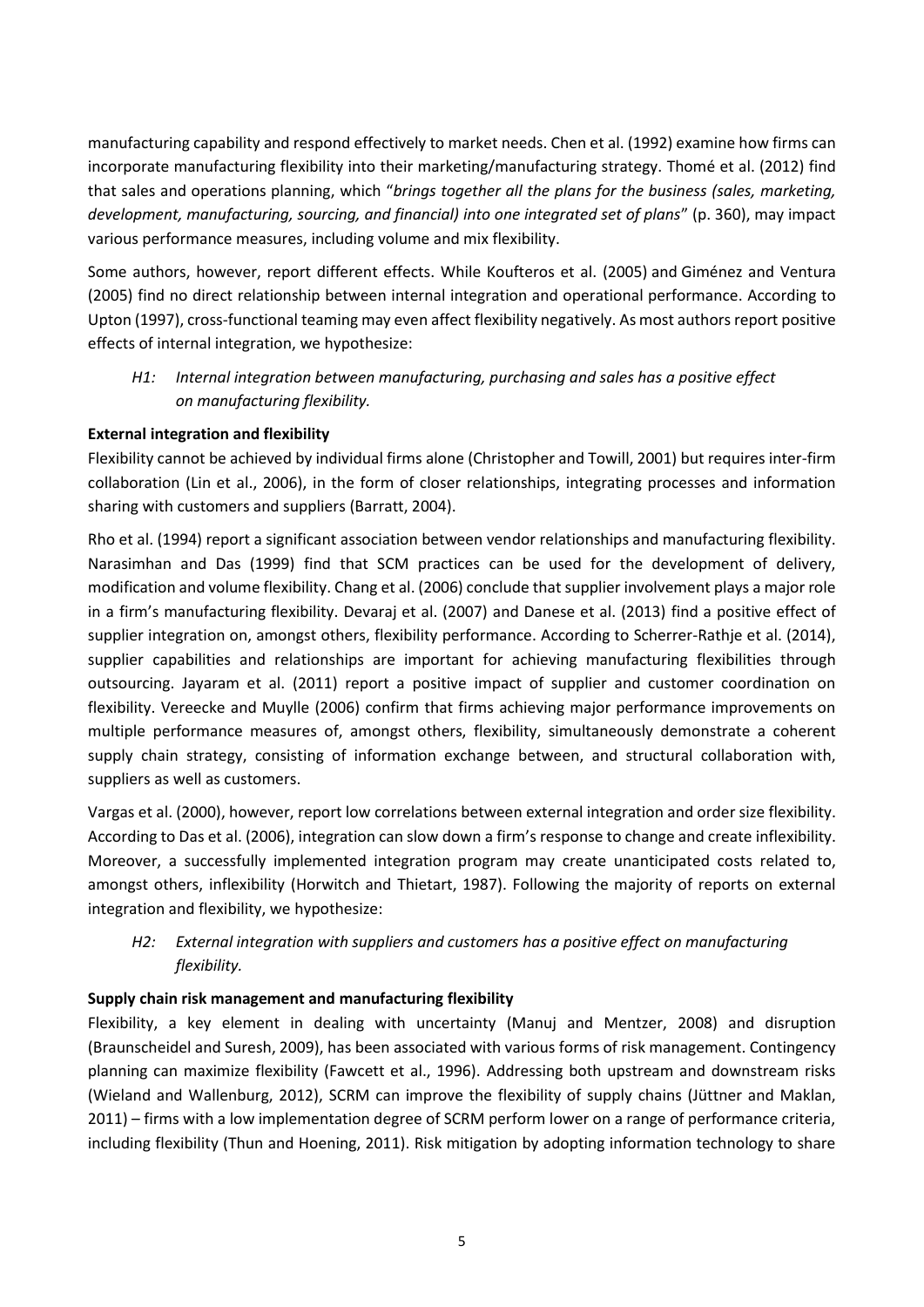production plans with suppliers, reduces the probability and, then, the severity of disruptions in supply and congestions in the suppliers' production processes, with positive effects on flexibility (Micheli et al., 2014).

Thus, applying risk management may be beneficial; however, an over-abundance of risk management processes can be problematic. It can overload the supply chain with too much and time-consuming control and bureaucracy (cf. Taran et al., 2013). Assuming that firms can find the right balance between risk and risk management, we hypothesize:

#### *H3: Supply Chain Risk Management has a positive effect on manufacturing flexibility.*

#### **Moderating effects of SCRM on the integration-flexibility relationship**

Supplier related risks include disturbances (e.g. unavailability, delay) in the product and information flow (Zsidisin et al., 2004; Sinha et al., 2004; Micheli et al., 2014), lack of price control and supplier commitment (Harland et al., 2003), poor quality, and inability to respond to rapid demand changes (Sinha et al., 2004; Zsidisin et al., 2004; Micheli et al., 2014). Different forms of supplier integration mechanisms can help mitigate these risks. Bonaccorsi and Lipparini (1994) mention joint decision making about product or process designs and modifications, quality improvement and cost control, Fullerton et al. (2001) system coupling with suppliers in the form of VMI or JIT, Harland et al. (2003) collaborative approaches with suppliers (e.g. supplier development, risk/revenue sharing, long-term agreements), and Micheli et al. (2014) sharing information on forecasts, production plans, order tracking and delivery status.

Manufacturers and customers can collaborate to jointly develop an understanding of demand at the point of consumption, followed by the creation of mutually agreed replenishment plans in order to ensure that the end customers' requirements are met efficiently (Sahay, 2003). By engaging in system coupling with customers through VMI and direct access to information on customer demands (Tang, 2006), manufacturers can reduce the risk of bullwhip effects.

Lack of appropriate internal integration (e.g. poor communication and working relationships, conflicting goals and directions from senior management), may make it difficult to identify, assess and mitigate risks (Duhamel et al. 2013). An effective internal environment can strengthen a firm's ability to identify risks early, and *"… shorten the duration of manifest consequences*" (Riley et al. 2016, p. 971).

Supply chain collaboration not only provides opportunities to improve performance (Kajüter, 2003), it may also lead to higher risk exposure (Hallikas et al., 2004; Wieland and Wallenburg, 2013) and failure rates (Ariño and Doz, 2000), due to increased dependency between the links in the chain (Perrow, 1984; Norrman and Jansson, 2004).

So, internal and external integration can mitigate some supply chain related risks. Vice versa, however, perceived risks may also hinder effective supply chain integration (Zhao et al., 2013). A formal SCRM process can help identify an appropriate and balanced set of integration mechanisms (Revilla and Saenz, 2017), which can be used to manage risks including those arising from the integration itself. Following agency theory, outcome-based SCRM is more fruitfully regarded as complementary to, and needed to strengthen the impact of, behavior-based internal and external integration:

### *H4a: SCRM has a positive moderating effect on the relationship between internal integration and manufacturing flexibility.*

*H4b: SCRM has a positive moderating effect on the relationship between external integration and manufacturing flexibility.*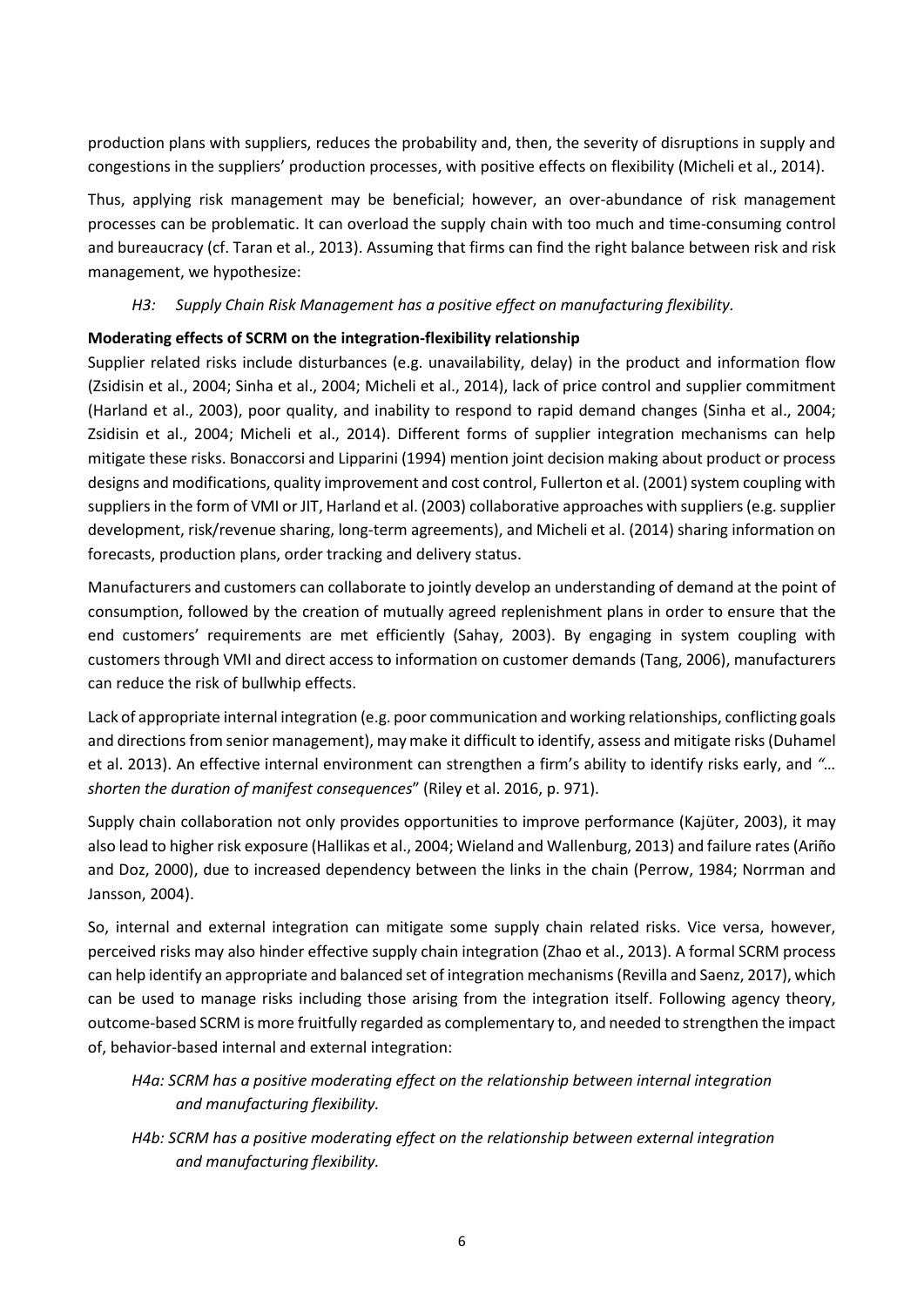# **Research design**

#### **Instrument and sample demographics**

The study uses data from the International Manufacturing Strategy Survey (IMSS). Conducted every four to five years since 1992, the IMSS gathers information about plant-level practices and performances of manufacturing firms. Data for the sixth round was collected in 2013-2014 by an international team of researchers from different universities around the world, and includes responses from firms belonging to the ISIC Rev. 4 Divisions 28-35 (metal products, machinery and equipment producers). This paper uses data collected in Asia. A total of 1951 manufacturing plants in China, India, Japan, Malaysia and Taiwan were contacted to participate. Eventually, 342 (42%) valid responses were obtained from the 814 firms that agreed to participate. The average missing data percentage is 2.5. Little's test was used to establish that the missing data are completely at random, i.e. independent of firm characteristics (e.g. size) and the respondent's responses to other variables (p=0.18). The missing data was imputed using multiple imputation in SPSS 22.0. Table 1 shows the number of firms per sector per country and the respondents' positions in the firm.

#### **Constructs and measures**

The items used in the present research represent the following constructs: internal integration, external integration, SCRM and flexibility. Their sources and operationalization are reported in Tables 2 and 3.

Internal integration includes sharing information and joint decision making with the purchasing and the sales department. External integration includes sharing of information, developing collaborative approaches, joint decision making, and system coupling (e.g. VMI, JIT, Kanban and continuous replenishment) with key suppliers and customers. The SCRM construct consists of preventing, detecting, responding to and recovering from operations risks. The respondents were asked to indicate the current level of implementation of integration and SCRM on a scale ranging from "1=none" to "5=high".

The flexibility construct measures volume and mix flexibility. The respondents were asked to indicate their plant's current performance relative to its main competitors on a scale ranging from "1=much lower" to "5=much higher".

The standardized factor loadings, Cronbach α, Average Variance Extracted (AVE) and Composite Reliability (CR) of these constructs and underlying items are reported in Table 3.

#### **TABLE 1 HERE**

#### **Control variables**

A range of control variables was implemented.

Uncertainty, operationalized as fluctuations in the mix and volume of supply, manufacturing and demand, product specifications, was assessed using a five-point scale ranging from "1=not at all" to "5=to a great extent". Disruptions in supply, manufacturing and shipments were as assessed by multiplying the probability of their occurrence with their impact (Sinha et al., 2004). Probability and impact were both captured on a five-point scale with "1=low" and "5=high". Table 2 reports the sources used to operationalize these constructs, Table 3 their standardized factor loadings, Cronbach α, AVE and CR.

Firm size is measured as the logarithm of the number of employees. In order to determine the supply chain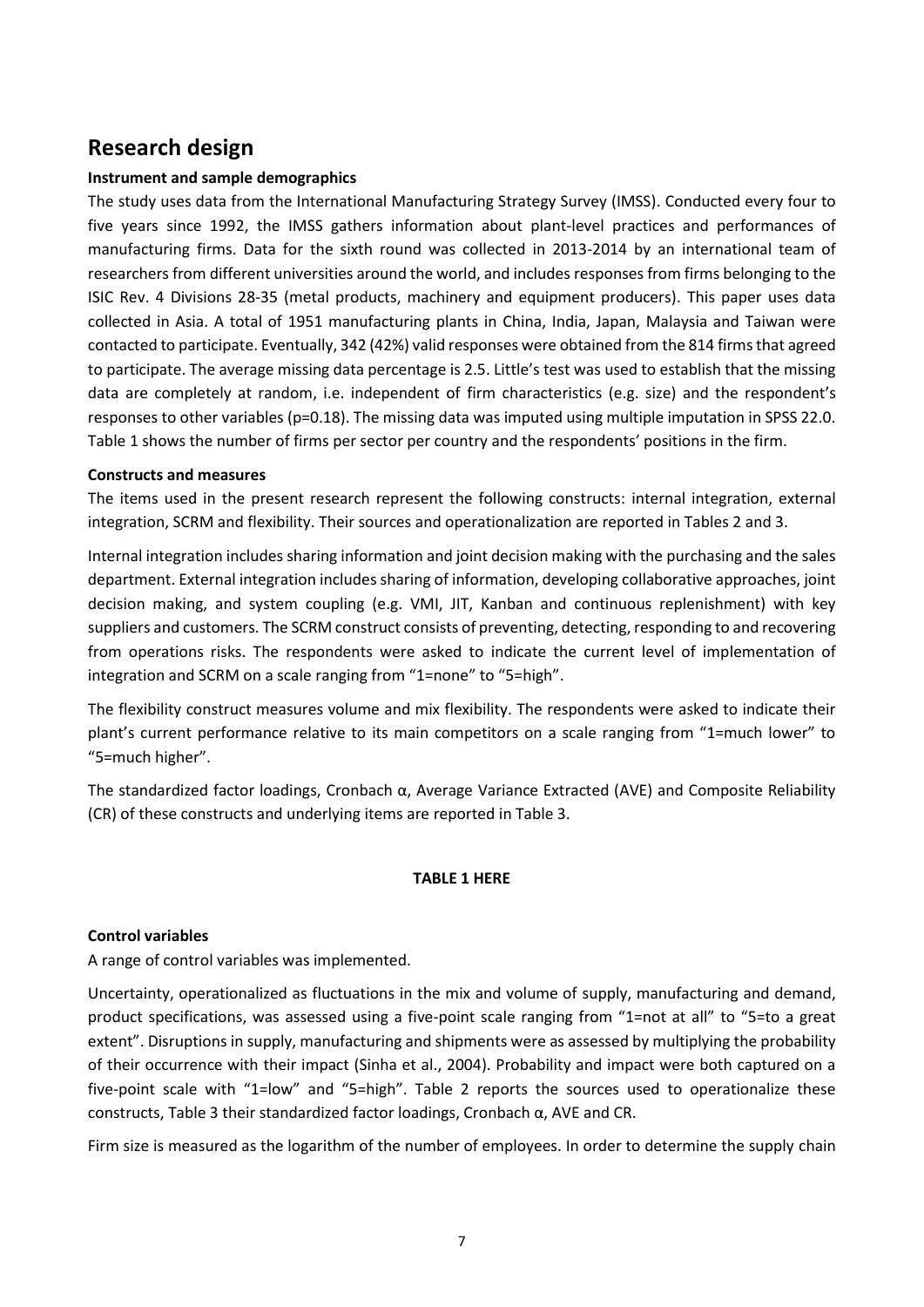infrastructure of the plant's country of location, the average scores are used of the country's quality of roads, railroad infrastructure, port and air transport infrastructure, and local supplier quantity and quantity. These items are reported in The World Economic Forum (WEF) Global Competitiveness Report 2013-2014 (Schwab and Sala-i-Martin, 2013). The extent of external integration may be influenced by the position of the firm in the supply network. To control for this effect, the percentage of sales to manufacturers of sub-systems, manufacturers of finished products, wholesalers and distributors are added up to indicate sales to businessto-business (B2B) customers. Considering that the level of internal and external integration may be affected by a plant's customer order decoupling point (CODP), the percentage of customer orders that are designed/engineered, manufactured or assembled to order is used as a control variable. Finally, as supply chain risks may increase with increased offshore outsourcing, the percentage of value of raw materials, parts/components and subassemblies/systems sourced outside the country of location is controlled for, too.

#### **TABLE 2 HERE**

**TABLE 3 HERE**

Table 4 reports the descriptive statistics of all the constructs used in this research.

#### **TABLE 4 HERE**

#### **Validation of measures**

Confirmatory Factor Analysis (CFA) using AMOS was conducted to examine the unidimensionality, convergent and divergent validity of the constructs used. The results,  $\chi^2$  = 849.045, df=284,  $\chi^2$ /df =2.99, CFI=0.916, TLI=0.904, RMSEA=0.076, SRMR=0.047, show good fit. The composite reliabilities (CR) range from 0.832 to 0.932, implying that the variance captured by the factors is significantly more than the variance indicated by their error components. The average variance extracted (AVE) ranges from 0.631 to 0.743, which should be (Fornell and Larcker, 1981) and is greater than the correlation among the latent variables. The square roots of AVE for the constructs are greater than the correlations amongst each of them (Table 4). Thus, both CR and AVE indicate acceptable reliability levels. The results of pairwise  $\chi^2$  difference tests (Table 5) show discriminant validity of the constructs.

To test convergent validity, the standardized parameter loadings of the measurement items on their respective constructs, the 90% bias-corrected bootstrap confidence interval of the loadings and the p-values were used. Ranging from 0.683 to 0.954, all the estimates exceed 0.5, none of the confidence intervals include zero and all the corresponding p-values are significant (the highest p-value is 0.03). These results provide support for convergent validity, which, together with a good overall model fit, demonstrates the unidimensionality of the scales (Hair et al., 1998).

#### **TABLE 5 HERE**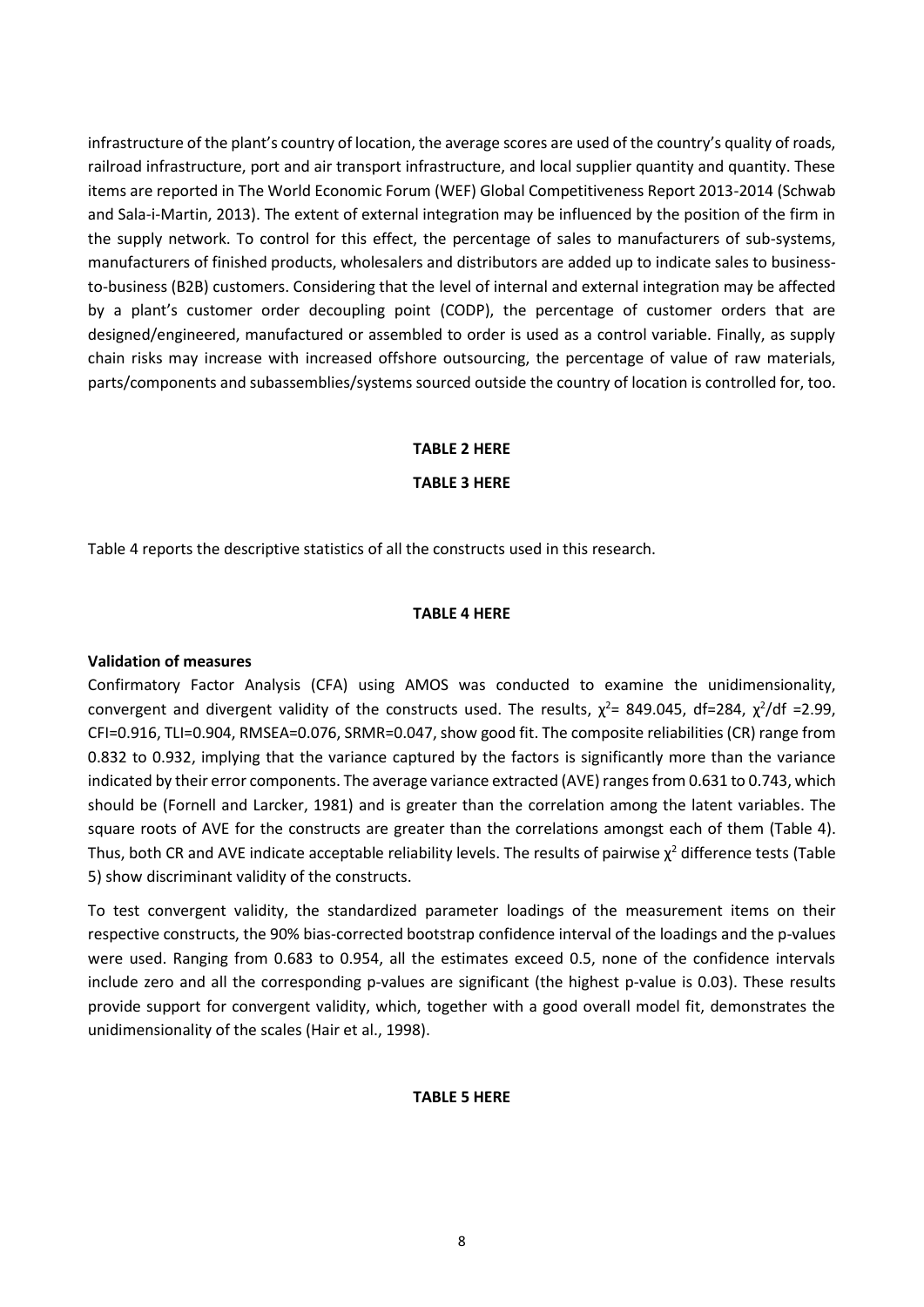Common method bias (CMB) was minimized using techniques described by Podsakoff et al. (2003). The questions regarding the independent variables (internal and external integration, SCRM) were separated from each other and from the dependent variable, flexibility performance. The IMSS questionnaire also maintains anonymity of the respondent and her/his firm, which eliminates incentives for socially favorable answers. In order to reduce ambiguity, all questions incorporated objective concepts and explanations. After data collection, we assessed the occurrence of CMB by comparing the fit between the one-factor model, the measurement model with only traits, and the measurement model with both traits and a method factor (Flynn et al., 2010; Zhao et al., 2011). The one-factor model yielded fit indices ( $\chi^2$ (299)=3845.471; CFI=0.471; IFI=0.473; NFI=0.453; NNFI=0.425; RMSEA=0.186), which were unacceptable and significantly worse than those of the measurement model with only traits ( $χ2(259)=849.045$ , CFI=0.916, IFI=0.916, NFI=0.879, NNFI=0.904, RMSEA=0.076). Although the results of the measurement model with both traits and a method factor marginally improved the model fit of the measurement model with only traits (NFI by 0.032, NNFI by 0.028, CFI by 0.029), the model fit accounted for only 6.5% of the total variance. In addition, the path coefficients and their significance were similar between the two measurement models, suggesting that they are robust despite the inclusion of a method factor (Paulraj et al., 2008; Flynn et al., 2010; Zhao et al., 2011).

#### **Measurement equivalence**

We assessed measurement equivalence in the design and data collection stages, as well as statistically, in the analysis stage of the research. Construct, translation and data collection equivalence were dealt with following the recommendations from Knoppen et al. (2015). Construct equivalence was ensured by targeting the survey to one group of respondents, production managers or similar, all working in the assembly industry and, in the case of our subsample, international firms. Furthermore, all scales stem from, and have been validated in, previous research among similar target groups. Finally, the questionnaire was pre-tested with industry representatives for clarity and consistency. As to translation equivalence, wherever needed, the English language questionnaire was translated into local language by the researchers involved, using double and/or reverse translation. In order to ensure data collection equivalence, official databases were used in each country to sample manufacturing firms belonging to the ISIC Rev. 4 Divisions 28-35. The production managers of these firms were then contacted; if they agreed to participate, the questionnaire was sent out. Follow-up calls and/or e-mailed reminders were used to increase the response rate. Each response was checked for missing and incorrect data; if needed, the respondent was contacted again.

We tested for measurement equivalence statistically using multi-group CFA (*cf.* Vandenberg and Lance 2000; Knoppen et al., 2015) for three of the control variables: firm size (size), customer order decoupling point (CODP), and sales to business-to-business customers (B2B). For each of these variables, we divided the dataset into two groups of respondents scoring high and low on the variable, and used multi-group CFA for each variable, by running both the unconstrained and the constrained model (see Table 5), in which the regression weights are assumed to be equal for the groups. The results of the chi square difference tests demonstrate measurement equivalence for size, CODP and B2B groups. Next, we conducted a chi square contingency test to verify whether country distributions vary between the size, B2B and the CODP groups. The country distributions appear to vary for firm size and CODP but not for B2B. Thus, we can also indirectly demonstrate measurement equivalence by country.

## **Analysis and results**

In order to test the hypotheses, hierarchical regression analyses were conducted. Mean centered data for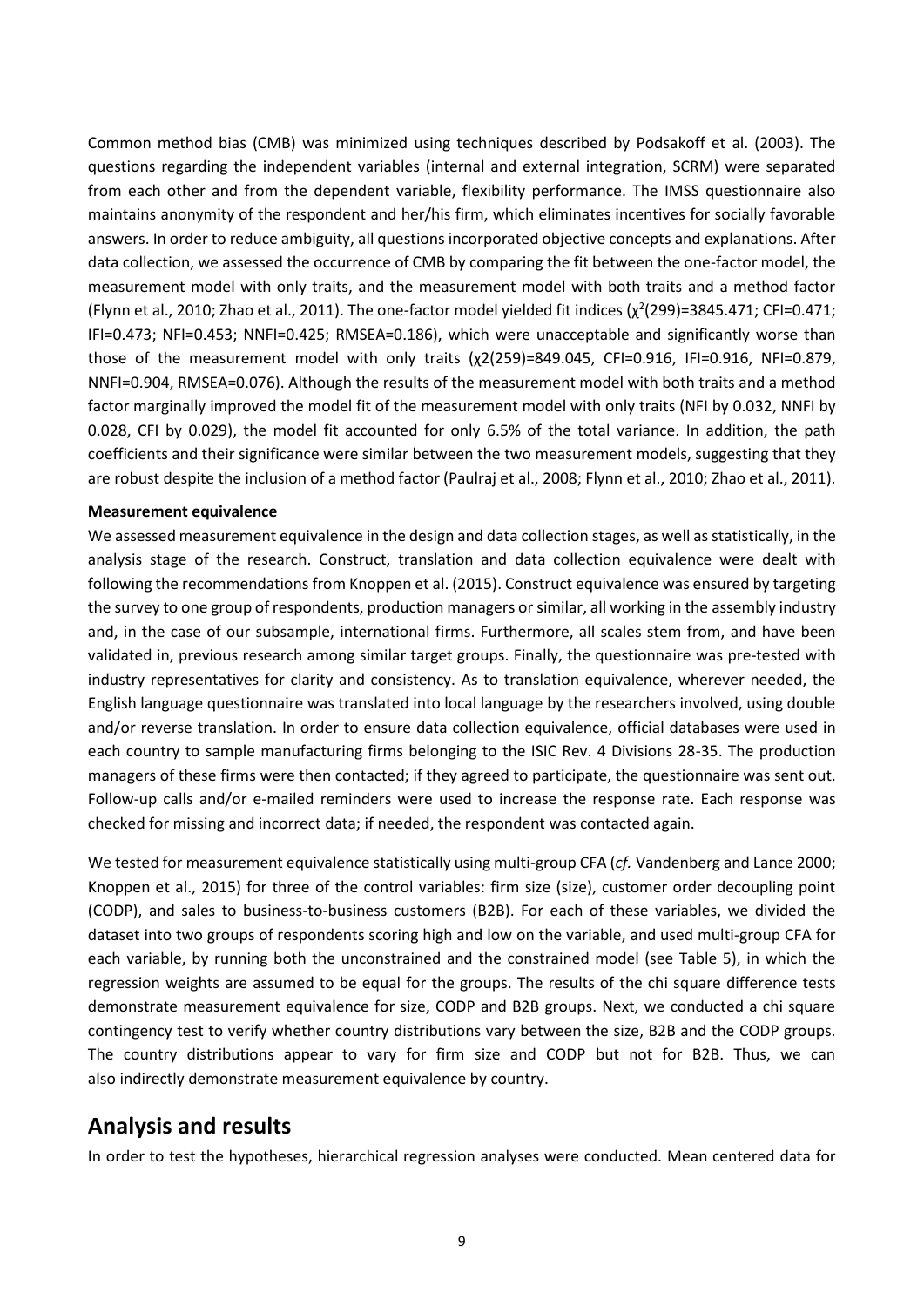independent variables were used as recommended by Cohen et al. (2003), as this approach helps in minimizing multicollinearity (Parthasarthy and Hammond, 2002). The results are shown in Table 6.

In model 0, all the control variables were added. Country supply chain infrastructure and B2B percentage appear to be significant. In models 1, 2 and 3, internal integration, external integration and SCRM were added one after another. Internal integration is significant in all three models. External integration is insignificant in model 2, where it is introduced, and in model 3. SCRM is significant in model 3, where it is introduced.

#### **TABLE 6 HERE**

These results suggest that internal integration and SCRM are key enablers of flexibility performance. External integration alone does not explain flexibility performance but interacts with SCRM to generate an additional positive influence on flexibility performance.

To further understand the interaction effect between SCRM and external integration, the slope of flexibility performance as a function of external integration was computed using different values of SCRM. Following Cohen et al. (2003), the mean value and one standard deviation below and above the mean were considered as medium, low and high value of SCRM. Using the constant term, the coefficients of external integration (EI), SCRM and SCRM x EI, and considering the three values of SCRM, three linear equations of flexibility performance as a function of external integration were generated.

Figure 1 demonstrates that the effect of increasing external integration on flexibility is negative at low levels of SCRM, virtually zero at medium levels of SCRM, and positive at high levels of SCRM. Thus, the interaction between external integration and SCRM can be considered to be 'cross-over interaction', a particular type of disordinal interaction, where the effects work in opposite directions (Cohen et al., 2003). For such interactions, the linear equation relating an independent variable (external integration) with a dependent variable (flexibility performance) for a given level of moderator (e.g. low SCRM) intersects with the corresponding linear equation for a different level of the moderator (e.g. high SCRM). Analysis of the data reveals that the centered variable external integration varies between -2.35 and 1.64; 7.28% of the sample falls below the external integration critical value of -1.41 (the intersection point between the regression lines at low and high SCRM) with an external integration mean value of 0.00.

#### **FIGURE 1 HERE**

Figure 1 generates interesting insights. Both the low external integration-low SCRM and the high external integration-high SCRM combination result in higher flexibility performance than achieved with the low integration-high SCRM and high integration-low SCRM combinations. This finding stresses the importance of ensuring fit between external integration and SCRM. Misalignment will impact flexibility undesirably: low external integration circumstances may well achieve some level of flexibility, which, however, is more likely to be attributable to the internal integration activities than to SCRM. However, attempts to increase external integration without the use of SCRM can affect flexibility negatively. Similarly, high SCRM coupled with low external integration will result in low flexibility as well. Clearly, the preferred approach is a combination of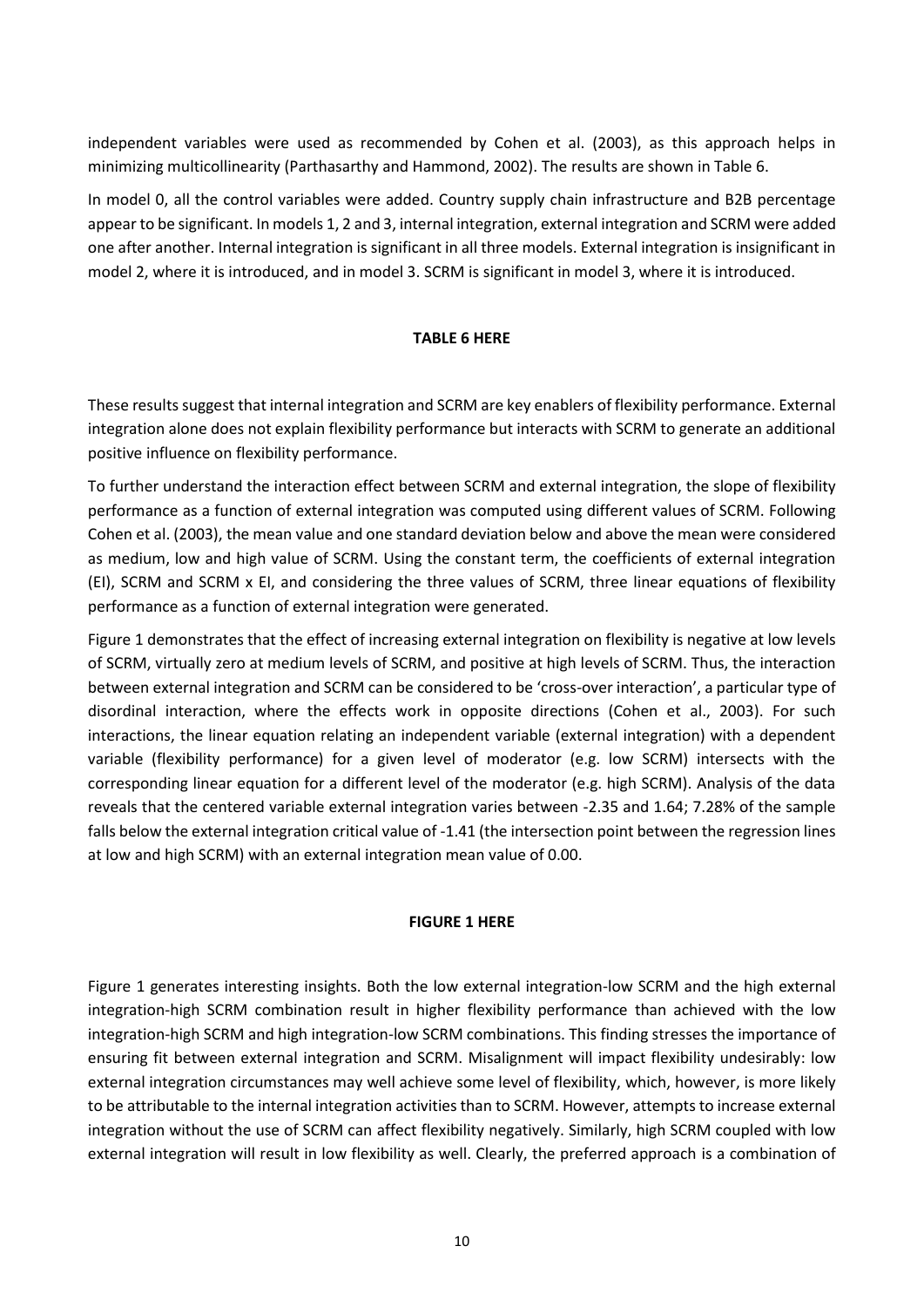high external integration with high SCRM.

## **Discussion**

This study provides a number of valuable insights into the direct and interactive effects of internal integration, external integration and SCRM on manufacturing flexibility. While the role of internal and external integration has been relatively widely researched (Vereecke and Muylle, 2006; Devaraj et al., 2007; Braunscheidel and Suresh, 2009; Wong et al., 2011), conflicting results on the association of integration with flexibility have been reported (Flynn et al., 2010; Mackelprang et al., 2014). Moreover, the possible direct effects of SCRM on flexibility, and the moderating effects of SCRM on the relationships between internal and external integration, respectively, and flexibility performance are not well understood either.

#### **Internal integration and SCRM**

Flexibility enhances a firm's ability to effectively cope with fluctuations and disruptions (Swafford et al., 2006). The results confirm that internal integration (between manufacturing, purchasing and sales) and SCRM are key determinants of manufacturing flexibility performance relative to competitors (H1 and H3).

SCRM does not appear to moderate the relationship between internal integration and manufacturing flexibility (H4a). There can be two possible explanations for this, each requiring further research. First, SCRM is primarily aimed at dealing with external rather than firm-internal risks. Applying an alternative solution, for example Enterprise Risk Management (ERM) (e.g. Hoyt and Liebenberg, 2011), could be a better approach to mitigating internal risks. While ERM promotes organizational flexibility (e.g. Taran et al., 2013) the effects of ERM on the relationship between internal integration and manufacturing flexibility, and the connection between external SCRM with internal ERM process activities, are less clear. Another possible explanation for the rejection of H4a could be related to the bureaucracy and complexity (e.g. Zaltman *et al.* 1973) associated with formal management systems, which, in effect, reduce flexibility. In practice, this would imply that if a firm seeks to improve its flexibility performance, developing robust internal integration mechanisms can contribute to that – the firm does not necessarily need to rely on an internally focused ERM system to achieve that objective.

#### **External integration and SCRM**

While the relationship between external integration and flexibility performance (H2) is insignificant, SCRM has a moderating effect on that relationship (H4b). Thus, external integration affects flexibility performance provided that appropriate SCRM efforts in terms of preventing, detecting, responding and recovering from risks are put in place.

Vargas et al. (2000) find a low correlation between external integration and flexibility. Terjesen et al. (2012) report that firms may even lose flexibility due to extensive integration. A reason may be that external integration adds risks (e.g. Hallikas et al., 2004) and increases complexity (Sivadasan et al., 2010), which, inevitably, reduces flexibility if not managed adequately. This explains that the net *direct* effect of external integration on flexibility performance may be insignificant (going against H2), and suggests that external integration must be combined with SCRM (confirming H4b) in order to achieve positive effects on flexibility performance. Thus, if a firm not only considers external integration as strategically important, but also implements SCRM in order to safeguard the downsides of integration, it is more likely to reap the benefits pursued. As the analysis depicted in Figure 1 shows, a high level of external integration combined with a high level of SCRM implementation does indeed yields the highest level of flexibility performance.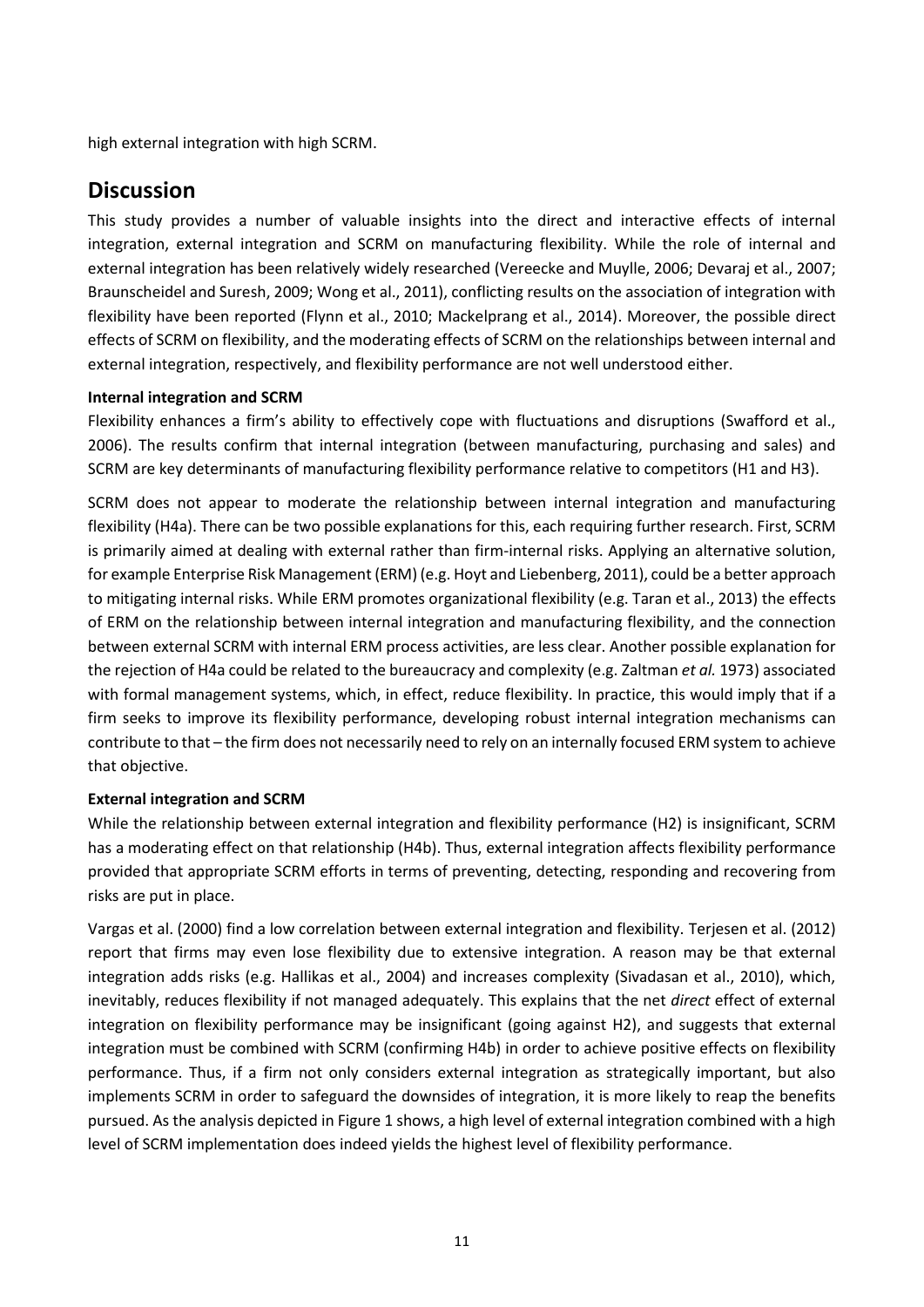# **Conclusion**

#### **Contribution to theory**

This paper focuses on the relationships between internal and external integration, and manufacturing flexibility, and the influence of SCRM on these relationships.

The analyses confirm that internal integration (H1) and SCRM (H3) have a positive effect on flexibility performance. Going against H4b, the combined implementation of internal integration and SCRM does not affect flexibility performance. Equally unexpectedly, external integration does not affect flexibility performance (H2) either, and only has impact if it is combined with SCRM (H4b). These results are largely independent of a range of control variables and are therefore valid across a wide range of contexts.

The present study supports previous research on the association between internal integration and flexibility performance (Frohlich and Westbrook, 2001; Vereecke and Muylle, 2006; Devaraj et al., 2007; Braunscheidel and Suresh, 2009; Wong et al., 2011; Schoenherr and Swink 2012), and adds two new findings: both SCRM and the joint implementation of SCRM and external integration have positive flexibility effects.

The observations that external integration alone (H2) and internal integration combined with SCRM (H4a) do not affect flexibility performance need further research.

#### **Contribution to practice**

Firms focusing on external integration to mitigate risks and improve flexibility, should recognize that external integration in itself may be fraught with risks (Hallikas et al., 2004; Norrman and Jansson, 2004; Wieland and Wallenburg, 2013), and may fail to deliver desired results if these risks are not addressed adequately. The choice of appropriate collaborative arrangements with suppliers and customers requires understanding of the potential benefits of, and the risks involved in, the collaboration, as the interests of the partners involved may not be aligned. Sharing of proprietary supplier or customer information, for example, can be beneficial for joint planning but requires mutual trust. Thus, a formal SCRM process helps managers to identify problematic issues and put explicit plans and timetables into place for resolving/reducing the risks identified in their supply chains, including the selection of appropriate external integration mechanisms. For example, while implementing a collaboration network for the F-35 program, Lockheed Martin also implemented security safeguards to ensure International Traffic in Arms Regulations compliance (Behrens, 2010). Medtronic, a medical device manufacturer, employs detailed and predictive supply base risk management processes and expects the suppliers to also formalize a risk mitigation strategy and collaborate with Medtronic to proactively address risks identified (Medtronic, 2015). These examples demonstrate the need for manufacturing firms to ensure that supply chain integration and risk management should indeed be tightly linked to each other.

Managers should also bear in mind that SCRM may not enhance the flexibility effects of internal integration. Adopting an internally oriented risk management system, e.g. ERM, could be a solution to address internal (e.g. strategic, operational) risks. How a firm organizes its risk management efforts (i.e. combination of ERM and SCRM, or only SCRM) best, depends on factors such as the firm's risk appetite, its structure and overall risk-management philosophy, as well as economies of scale, industry-specific challenges, and stakeholder pressures (Economist Intelligence Unit, 2013).

#### **Limitations and further research**

There are some limitations to this study. It uses data only from Asian countries collected from discrete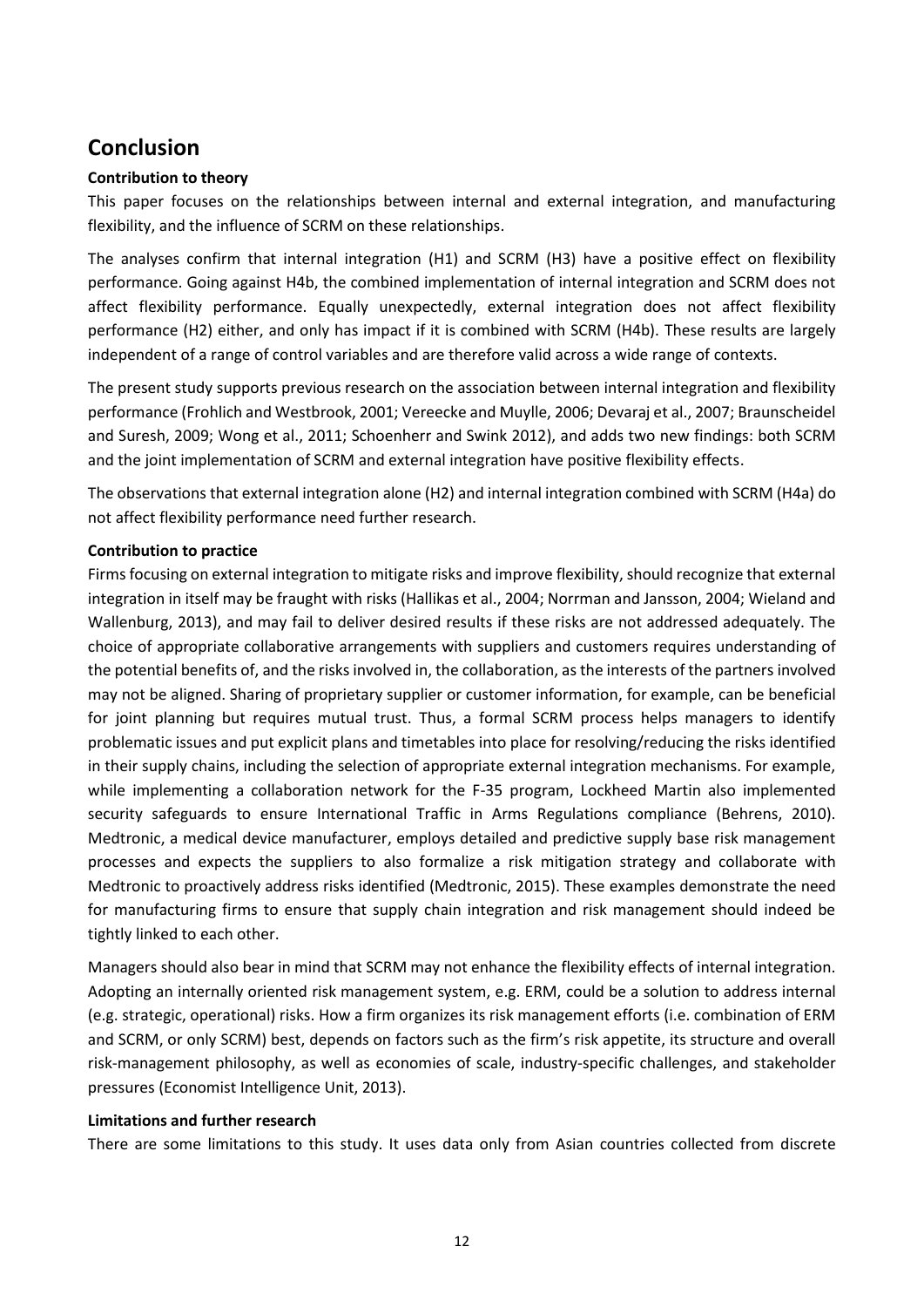manufacturing industries. Furthermore, only manufacturing flexibility performance was considered, which was, moreover, operationalized using only two items—volume and mix flexibility. Future research should consider using a global database, and although volume and mix flexibility are the most commonly used measures of flexibility at plant level (Hallgren and Olhager, 2009; Jayaram et al., 2011; Danese, 2013; Van der Vaart et al., 2012; Scherrer-Rathje et al., 2014), also analyze measure manufacturing flexibility more comprehensively, and include other performance measures such as cost, quality and delivery (speed).

Furthermore, we consistently considered external integration, internal integration and SCRM as improvement initiatives by the manufacturing plant, which then gets translated into specific actions on the individual items. Hence, we assumed that these constructs can be modeled reflectively: the initiatives captured by the individual items cannot be put into action unless the plant strategically decides to invest in the improvement initiatives captured by the constructs. It should be interesting to see if modeling these constructs formatively leads to different conclusions.

Then, while the combined effect of external integration and SCRM has been demonstrated in this paper, future research should focus on identifying the *specific* mechanisms through which SCRM and supplier and customer integration can support each other and enhance performance. There is an increasing need to approach risk management collaboratively (Li et al., 2015); some external integration activities should also be devoted to ensuring visibility of risks across supply chain partners and joint decision making for risk management. This is in line with Revilla and Saenz (2017), who find that firms pursuing an inter-organizational orientation to risk management face the lowest levels of supply chain disruption. Hence, future research can test the effect of information sharing, collaboration and supply chain integration on the effectiveness of risk management and, consequently, on performance outcomes.

Another important area for further research concerns the possible moderating effect of ERM on internal integration-flexibility performance. While SCRM does not strengthen that relationship, a more internally oriented risk management system (e.g. ERM) could.

Finally, although this paper suggests that the findings are valid for a wide range of contexts, the influence of contingencies not included in the analyses presented here should be investigated (Van der Vaart et al., 2012; Mackelprang et al., 2014). Especially the use of certified quality management systems (Tamayo-Torres et al., 2014) as a risk management mechanism could provide important insight.

# **References**

Ariño, A. and Doz, Y. (2000), "Rescuing troubled alliances … before it's too late", *European Management Journal*, Vol.18, No.2, pp.173-182.

Bagchi, P.K., Ha, B.C., Skjoett-Larsen, T. and Soerensen, L.B. (2005), "Supply chain integration: A European survey", *International Journal of Logistics Management*, Vol.16, No.2, pp.275-294.

Barratt, M. (2004), "Understanding the meaning of collaboration in the supply chain", *Supply Chain Management: An International Journal*, Vol.9, No.1, pp.30-42.

Behrens, A. (2010), "Managing the supply chain across aerospace lifecycle", [http://www.plm.automation.siemens.com/zh\\_tw/Images/21676\\_tcm943-99260.pdf.](http://www.plm.automation.siemens.com/zh_tw/Images/21676_tcm943-99260.pdf) Retrieved 5 November 2015.

Bonaccorsi, A. and Lipparini, A. (1994), "Strategic partnerships in new product development: An Italian case study", *Journal of Product Innovation Management*, Vol.11, No.2, pp.134-145.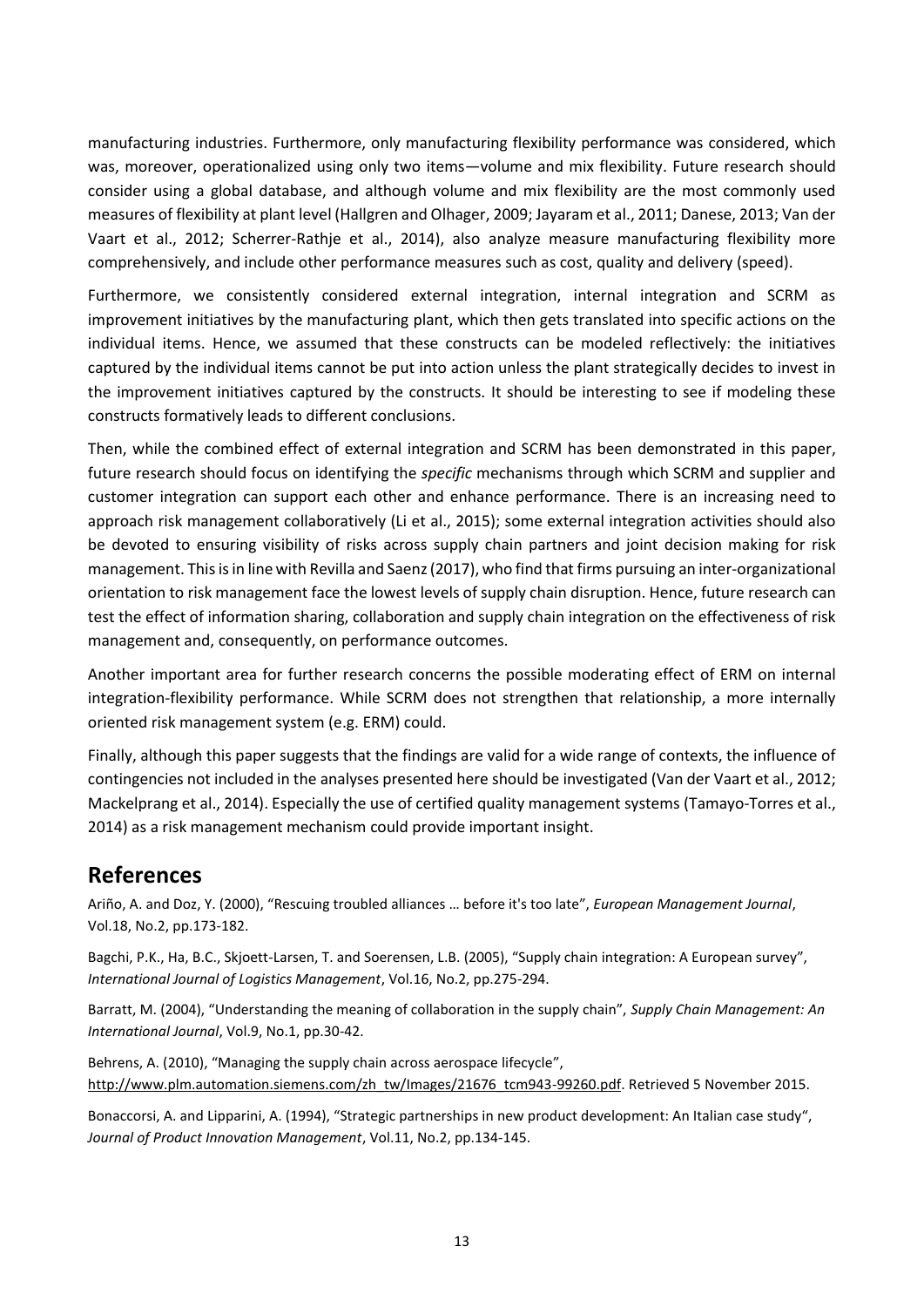Braunscheidel, M.J. and Suresh, N.C. (2009), "The organizational antecedents of a firm's supply chain agility for risk mitigation and response", *Journal of Operations Management*, Vol.27, No.2, pp.119-140.

Cagliano, R., Caniato, F. and Spina, G. (2006), "The linkage between supply chain integration and manufacturing improvement programmes", *International Journal of Operations & Production Management*, Vol.26, No.3, pp.282-299.

Chang, S., Chen, R., Lin, R., Tien, S. and Sheu, C. (2006), "Supplier involvement and manufacturing flexibility", *Technovation*, Vol.26, No.1, pp.1136-1146.

Chen, I.J. and Paulraj, A. (2004), "Towards a theory of supply chain management: The constructs and measurements", *Journal of Operations Management*, Vol.22, No.2, pp. 119-150.

Chen, I.J., Calantone, R.J. and Chung, C.H. (1992), "The marketing-manufacturing interface and manufacturing flexibility", *Omega*, Vol.20, No.4, pp.431-443.

Choi, T.Y. and Liker, J.K. (1995), "Bringing Japanese continuous improvement approaches to US manufacturing: the roles of process orientation and communications", *Decision sciences*, Vol. 26, No.5, pp.589-620.

Christopher, M. and Towill, D. (2001), "An integrated model for the design of agile supply chains", *International Journal of Physical Distribution & Logistics Management*, Vol.31, No.4, pp.235-246.

Cohen, J., Cohen, P., West, S.G. and Aiken, L.S. (2003), *Applied Multiple Regression/Correlation Analysis for the Behavioral Sciences*, Mahwah: Lawrence Erlbaum Associates.

Danese, P., Romano, P. and Formentini, M. (2013), "The impact of supply chain integration on responsiveness: The moderating effect of using an international supplier network", *Transportation Research Part E: Logistics and Transportation Review*, Vol.49, No.1, pp. 125-140.

Das, A., Narasimhan, R. and Talluri, S. (2006), "Supplier integration—finding an optimal configuration", *Journal of Operations Management*, Vol.24, No.5, pp.563-582.

Devaraj, S., Krajewski, L. and Wei, J.C. (2007), "Impact of eBusiness technologies on operational performance: The role of production information integration in the supply chain", *Journal of Operations Management*, Vol.25, No.6, pp.1199- 1216.

Duhamel, F., Valentina, C. and Valérie, M. (2013), "The impact of internal and external collaboration on the performance of supply chain risk management", *International Journal of Logistics Systems and Management*, Vol. 23, No. 4, pp. 534-557.

Dyer, J. H. and Singh, H., 1998, "The relational view: Cooperative strategy and sources of interorganizational competitive advantage", *Academy of Management Review*, Vol. 23, No.4, pp. 660-679.

Economist Intelligence Unit (2013), "Strategies for managing customer and supplier risks", [http://www.economistinsights.com/sites/default/files/EIU%20D%26B%20paper%20FINAL%20Nov%2021%20with%20](http://www.economistinsights.com/sites/default/files/EIU%20D%26B%20paper%20FINAL%20Nov%2021%20with%20new%20logo.pdf) [new%20logo.pdf.](http://www.economistinsights.com/sites/default/files/EIU%20D%26B%20paper%20FINAL%20Nov%2021%20with%20new%20logo.pdf) Retrieved 7 December 2015.

Eisenhardt, K. M. (1989), "Agency theory: An assessment and review", *Academy of Management Review*, Vol 14, No.1,pp. 57-74.

Ellinger, A.E., Chen, H., Tian, Y. and Armstrong, C. (2015), "Learning orientation, integration, and supply chain risk management in Chinese manufacturing firms", *International Journal of Logistics Research and Applications*, Vol.18, No.6, pp. 476-493.

Ellis, S. C., Henry, R. M. and Shockley, J. (2010), "Buyer perceptions of supply disruption risk: a behavioral view and empirical assessment", *Journal of Operations Management*, Vol. 28, No.1, pp. 34-46.

Fabbe-Costes, N. and Jahre, M., 2008, "Supply chain integration and performance: a review of the evidence", *The*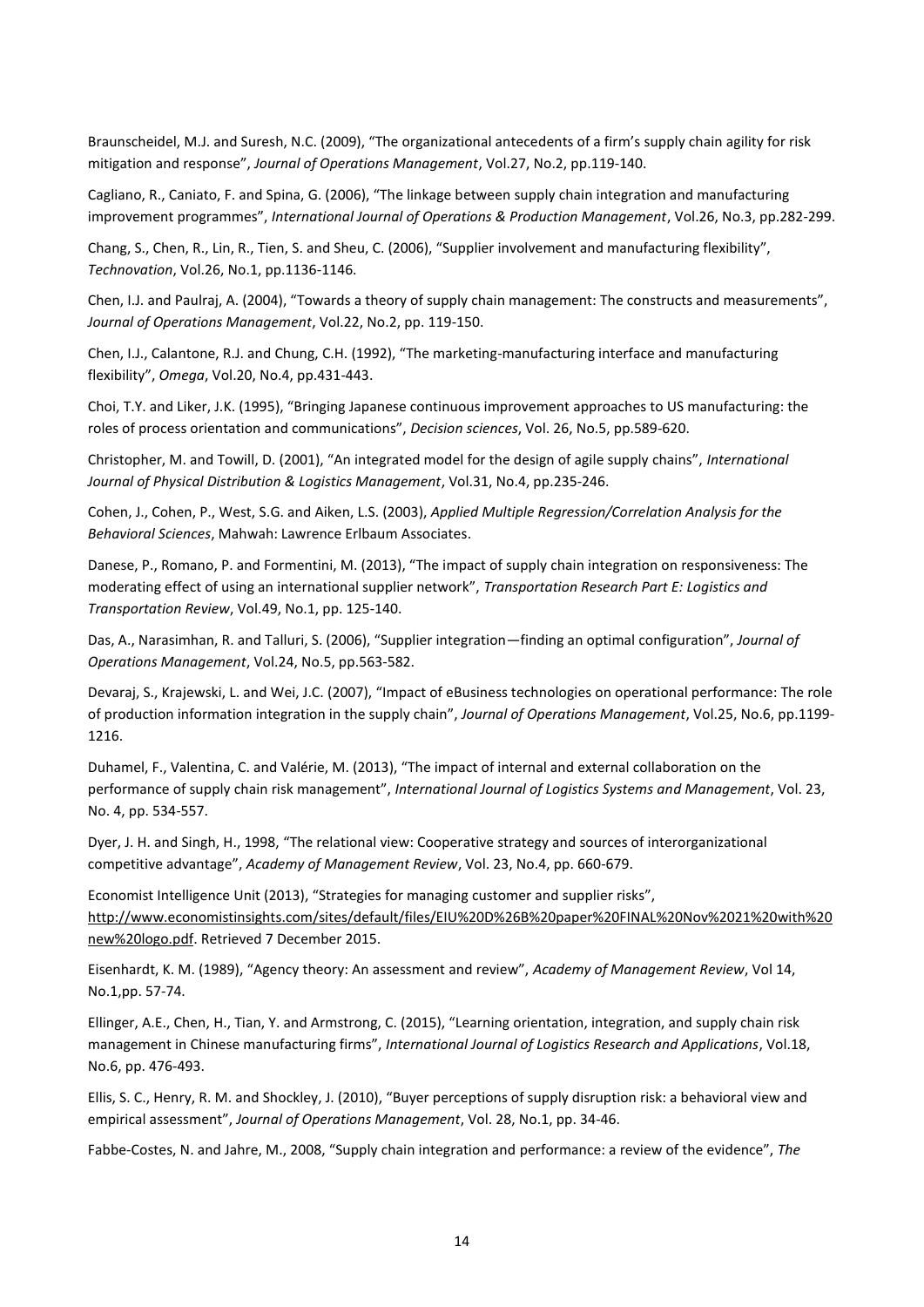*International Journal of Logistics Management*, Vol. 19, No.2, pp. 130-154.

Fawcett, S. E., Calantone, R. and Smith, S. R. (1996), "An investigation of the impact of flexibility on global reach and firm performance", Journal of Business Logistics, Vol. 17, No.2, pp. 167-196.

Flynn, B.B., Huo, B. and Zhao, X. (2010), "The impact of supply chain integration on performance: A contingency and configuration approach", *Journal of Operations Management*, Vol.28, No.1, pp.58-71.

Fornell, C. and Larcker, D.F. (1981), "Evaluating structural equation models with unobservable variables and measurement error", *Journal of Marketing Research*, Vol.18, No1, pp.39-50.

Frohlich, M.T. and Westbrook, R. (2001), "Arcs of integration: An international study of supply chain strategies", *Journal of Operations Management*, Vol.19, No.2, pp.185-200.

Fullerton, R.R. and McWatters, C.S. (2001), "The production performance benefits from JIT implementation", *Journal of Operations Management*, Vol.19, No1, pp.81-96.

Giménez, C. and Ventura, E. (2005), "Logistics-production, logistics-marketing and external integration: Their impact on performance", *International Journal of Operations & Production Management*, Vol.25, No.1, pp.20-38.

Gualandris, J., and Kalchschmidt, M. (2015), "Supply risk management and competitive advantage: a misfit model", *The International Journal of Logistics Management*, Vol 26 No.3, pp. 459-478.

Hair, J.F., Anderson, R.L. and Black, W.C. (1998), *Multivariate Data Analysis*, Upper Saddle River: Prentice Hall.

Hallgren, M. and Olhager, J. (2009), "Flexibility configurations: Empirical analysis of volume and product mix flexibility", *Omega*, Vol. 37, No.4, pp. 746-756.

Hallikas, J., Karvonen, I., Pulkkinen, U., Virolainen, V., and Tuominen, M. (2004), "Risk management processes in supplier networks", *International Journal of Production Economics*, Vol.90, No.1, pp.47-58.

Horwitch, M. and Thietart, R.A. (1987), "The effect of business interdependencies on product R&D-intensive business performance", *Management Science*, Vol.33, No.2, pp.178-197.

Hoyt, R.E. and Liebenberg, A.P. (2011), "The value of enterprise risk management", *The Journal of Risk and Insurance*, Vol.78, No.4, pp.795-822.

Jayaram, J., Xu, K. and Nicolae, M. (2011), "The direct and contingency effects of supplier coordination and customer coordination on quality and flexibility performance", *International Journal of Production Research*, Vol.49, No.1, pp.59- 85.

Jüttner, U. and Maklan, S. (2011), "Supply chain resilience in the global financial crisis: An empirical study", *Supply Chain Management: An International Journal*, Vol.16, No.4, pp.246-259.

Kache, F. and Seuring, S. (2014), "Linking collaboration and integration to risk and performance in supply chains via a review of literature reviews", *Supply Chain Management*, Vol. 19, Nos. 5/6, pp. 664-682.

Kajüter, P. (2003), "Risk management in supply chains", in Seuring, S., Müller, M., Goldbach, M. and Schneidewind, U. (Eds.), *Strategy and Organization in Supply Chains*, Heidelberg: Physica, pp.321-336.

Koufteros, X., Vonderembse, M. and Jayaram, J. (2005), "Internal and external integration for product development: The contingency effects of uncertainty, equivocality, and platform strategy", *Decision Sciences*, Vol.36, No.1, pp.97- 133.

Lavastre, O., Gunasekaran, A. and Spalanzani, A. (2014), "Effect of firm characteristics, supplier relationships and techniques used on supply chain risk management (SCRM): An empirical investigation on French industrial firms", *International Journal of Production Research*, Vol.52, No.11, pp.3381-3403.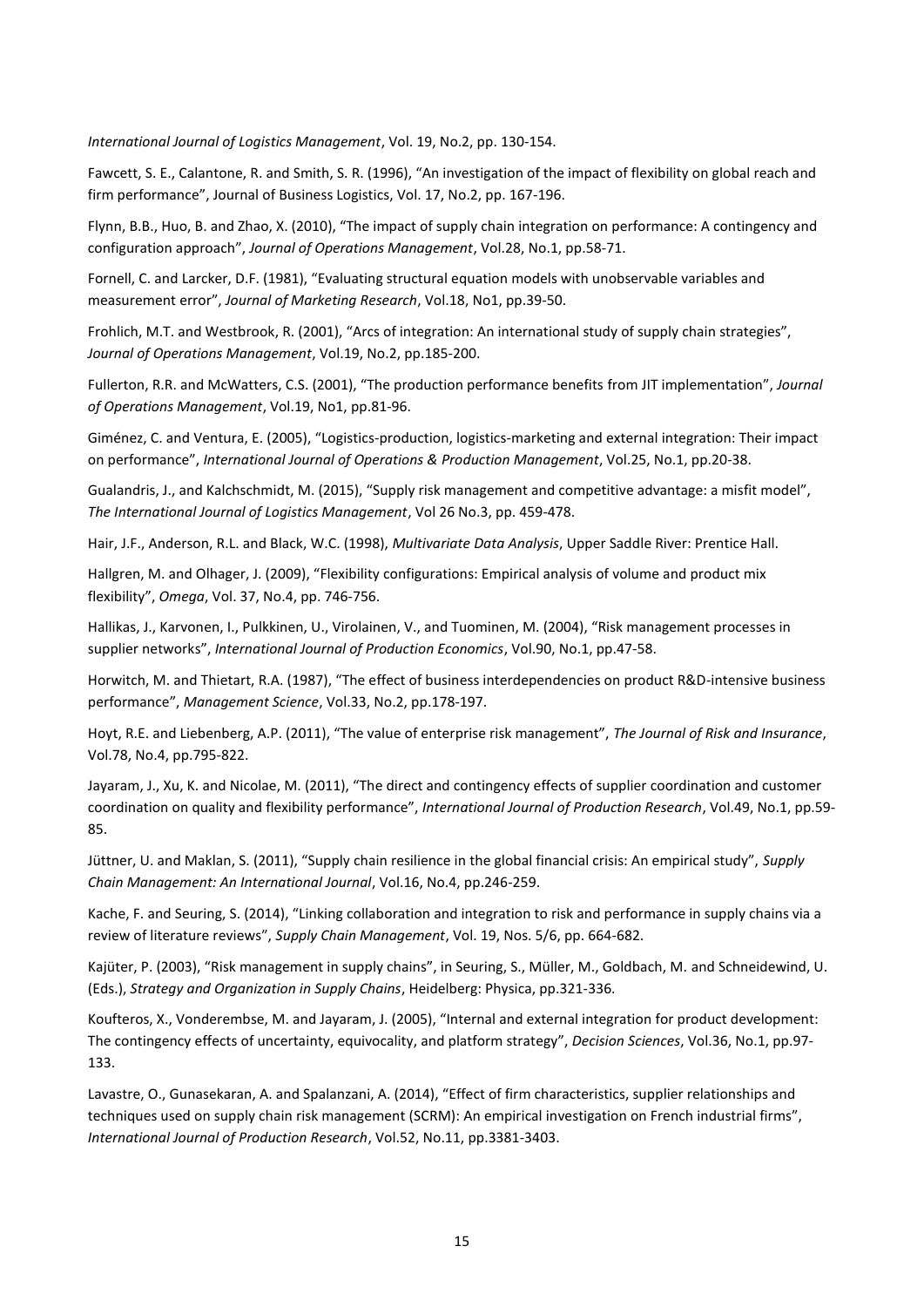Lengnick-Hall, C. A. (1996), "Customer contributions to quality: A different view of the customer-oriented firm", *Academy of Management Review*, Vol. 21, No.3, pp. 791-824.

Li, G., Fan, H., Lee, P. K., & Cheng, T. C. E. (2015), "Joint supply chain risk management: An agency and collaboration perspective", *International Journal of Production Economics*, 164, 83-94.

Lin, C., Chiu, H. and Chu, P. (2006), "Agility index in the supply chain", *International Journal of Production Economics*, Vol.100, No.2, pp.285-299.

Mackelprang, R., Bernardes, A.W., Webb, J.L. and Ednilson, S.G. (2014), "The relationship between strategic supply chain integration and performance: A meta-analytic evaluation and implications for supply chain management research", *Journal of Business Logistics*, Vol.35, No.1, pp.71-96.

Manuj, I., and Mentzer, J.T. (2008), "Global supply chain risk management strategies", *International Journal of Physical Distribution & Logistics Management*, Vol. 38, No. 3, pp. 192-223.

Medtronic (2015), "Supplier quality and excellence manual", [http://www.medtronic.com/about-us/corporate-social](http://www.medtronic.com/about-us/corporate-social-responsibility/suppliers/supply-chain-collaboration/)[responsibility/suppliers/supply-chain-collaboration/.](http://www.medtronic.com/about-us/corporate-social-responsibility/suppliers/supply-chain-collaboration/) Retrieved 7 December 2015.

Micheli, G.J., Mogre, R. and Perego, A. (2014), "How to choose mitigation measures for supply chain risks", *International Journal of Production Research*, Vol. 52, No.1, pp.117–129.

Narasimhan, R. and Das, A. (1999), "An empirical investigation of the contribution of strategic sourcing to manufacturing flexibilities and performance", *Decision Sciences*, Vol.30, No.3, pp.683-718.

Narasimhan, R. and Das, A. (2000), "An empirical examination of sourcing's role in developing manufacturing flexibilities", *International Journal of Production Research*, Vol.38, No.4, pp.875-893.

Norrman, A. and Jansson, U. (2004), "Ericsson's proactive supply chain risk management approach after a serious subsupplier accident", *International Journal of Physical Distribution & Logistics Management*, Vol.34, No.5, pp.434-456.

Olhager, J. (1993), "Manufacturing flexibility and profitability", *International Journal of Production Economics*, Vol.30, No.7, pp.67-78.

Parthasarthy, R. and Hammond, J. (2002), "Product innovation input and outcome: moderating effect on the innovation process", *Journal of Engineering & Technology Management*, Vol.19, No.1, pp.75-91.

Perrow, C. (1984), *Normal Accidents: Living with High-Risk Technologies*, Princeton: Princeton University Press.

Podsakoff, P.M., MacKenzie, S.B., Lee, J.-Y. and Podsakoff, N.P. (2003), "Common method biases in behavioral research: A critical review of the literature and recommended remedies, *Journal of Applied Psychology*, Vol.88, No.5, pp.879-903.

Revilla, E., and Saenz, M. J., (2017), "The impact of risk management on the frequency of supply chain disruptions: A configurational approach", *International Journal of Operations & Production Management*, Vol. 37, No.5, pp. 557-576.

Rho, B., Hahm, Y. and Yu, Y. (1994), "Improving interface congruence between manufacturing and marketing in industrial-product manufacturers", *International Journal of Production Economics* Vol.37, No.1, pp.27-40.

Riley, M.J., Klein. R., Miller, J. and Sridharan, V. (2016), "How internal integration, information sharing, and training affect supply chain risk management capabilities", *International Journal of Physical Distribution & Logistics Management*, Vol. 46, No. 10, pp. 953-980.

Rungtusanatham, M., Rabinovich, E., Ashenbaum, B. and Wallin, C. (2007), "Vendor‐owned inventory management arrangements in retail: an agency theory perspective", *Journal of Business Logistics*, Vol. 28, No.1, pp.111-135.

Sahay, B.S. (2003), "Supply chain collaboration: The key to value creation", *Work Study*, Vol.52, No.2, pp.76-83.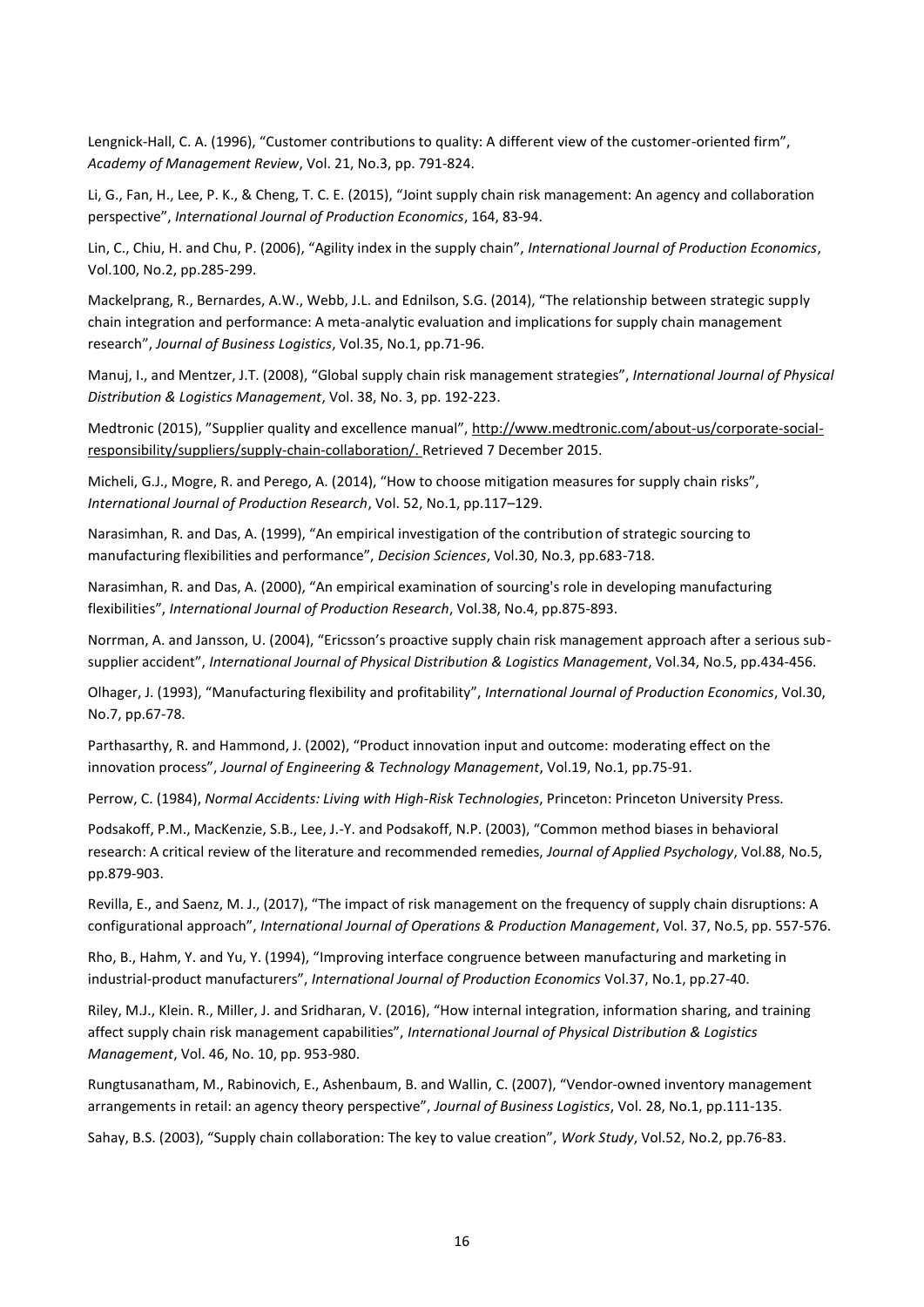Scherrer-Rathje, M., Deflorin, P. and Anand, G. (2014), "Manufacturing flexibility through outsourcing: Effects of contingencies", *International Journal of Operations & Production Management* Vol.34, No.9, pp.1210-1242.

Schoenherr, T. and Swink, M. (2012), "Revisiting the arcs of integration: Cross-validations and extensions", *Journal of Operations Management*, Vol.30, No.1, pp.99-115.

Schwab, K. and Sala-i-Martin, X. (2013), *The Global Competitiveness Report 2013-2014*, Geneva: World Economic Forum.

SCM World (2016), "Baking value into a supplier management programme", 26 April, https://member.scmworld.com/pluginfile.php/36709/mod\_resource/content/1/Baking%20value%20into%20a%20su pplier%20management%20programme.pdf

Shapiro, B.P. (1977), "Can marketing and manufacturing coexist?" *Harvard Business Review*, Vol.55, pp.104-114.

Sheffi, Y. and Rice, J.B. (2005), "A supply chain view of the resilient enterprise", *MIT Sloan Management Review*, Vol. 47, No. 1, pp.41-48.

Sinha, P.R., Whitman, L.E. and Malzahn, D. (2004), "Methodology to mitigate supplier risk in an aerospace supply chain", *Supply Chain Management: An International Journal*, Vol.9, No.2, pp.154-168.

Sivadasan, S., Smart, J., Huatuco, L. H. and Calinescu, A. (2010), Operational complexity and supplier–customer integration: case study insights and complexity rebound, *Journal of the Operational Research Society*, Vol.61, No.12, pp.1709-1718.

Slack, N. (2005), "The flexibility of manufacturing systems", *International Journal of Operations & Production Management*, Vol.25, No.12, pp.1190-1200.

Swafford, P., Ghosh, S. and Murthy, N. (2006), "The antecedents of supply chain agility of a firm: scale development and model testing", *Journal of Operations Management*, Vol.24, No.2, pp.170-188.

Tachizawa, E.M. and Giménez, C. (2010), Supply flexibility strategies in Spanish firms: Results from a survey, *International Journal of Production Economics*, Vol.124, No.1, pp. 214-224.

Tamayo-Torres, J., Barrales-Molina, V. and Nieves Perez-Arostegui, M. (2014), "The influence of manufacturing flexibility on strategic behaviours: A study based in Certified Quality Management Systems", *International Journal of Operations & Production Management*, Vol.34, No.8, pp.1028-1054.

Tang, C.S. (2006), "Perspectives in supply chain risk management", *International Journal of Production Economics*, Vol.103, No.2, pp.451-488.

Taran, Y., Boer, H. and Lindgren, P. (2013), "Incorporating enterprise risk management in the business model innovation process", *Journal of Business Models*, Vol.1, No.1, pp.38-60.

Terjesen, S., Patel, P.C. and Sanders, N.R. (2012), "Managing differentiation-integration duality in supply chain integration", *Decision Sciences*, Vol.43, No.2, pp.303-339.

[Thomé,](http://www.emeraldinsight.com/action/doSearch?ContribStored=M%C3%A1rcio+Tavares+Thom%C3%A9%2C+A) A.M.T., Scavarda , [L.F.,](http://www.emeraldinsight.com/action/doSearch?ContribStored=Felipe+Scavarda%2C+L) [Fernandez,](http://www.emeraldinsight.com/action/doSearch?ContribStored=Suclla+Fernandez%2C+N) N.S. an[d Scavarda](http://www.emeraldinsight.com/action/doSearch?ContribStored=Jos%C3%A9+Scavarda%2C+A), A.J., (2012), "Sales and operations planning and the firm performance", *International Journal of Productivity and Performance Management*, Vol.61, No.4, pp.359-381.

Thun, J. and Hoenig, D. (2011), "An empirical analysis of supply chain risk management in the German automotive industry. *International Journal of Production Economics*, Vol.131, No.1, pp.242-249.

Upton, D.M. (1997), "Process range in manufacturing", *Management Science*, Vol.43, No.8, pp.1079-1092.

Van der Vaart, T. and Van Donk, D. P. (2008), "A critical review of survey-based research in supply chain integration", *International Journal of Production Economics*, Vol. 111, No.1, pp. 42-55.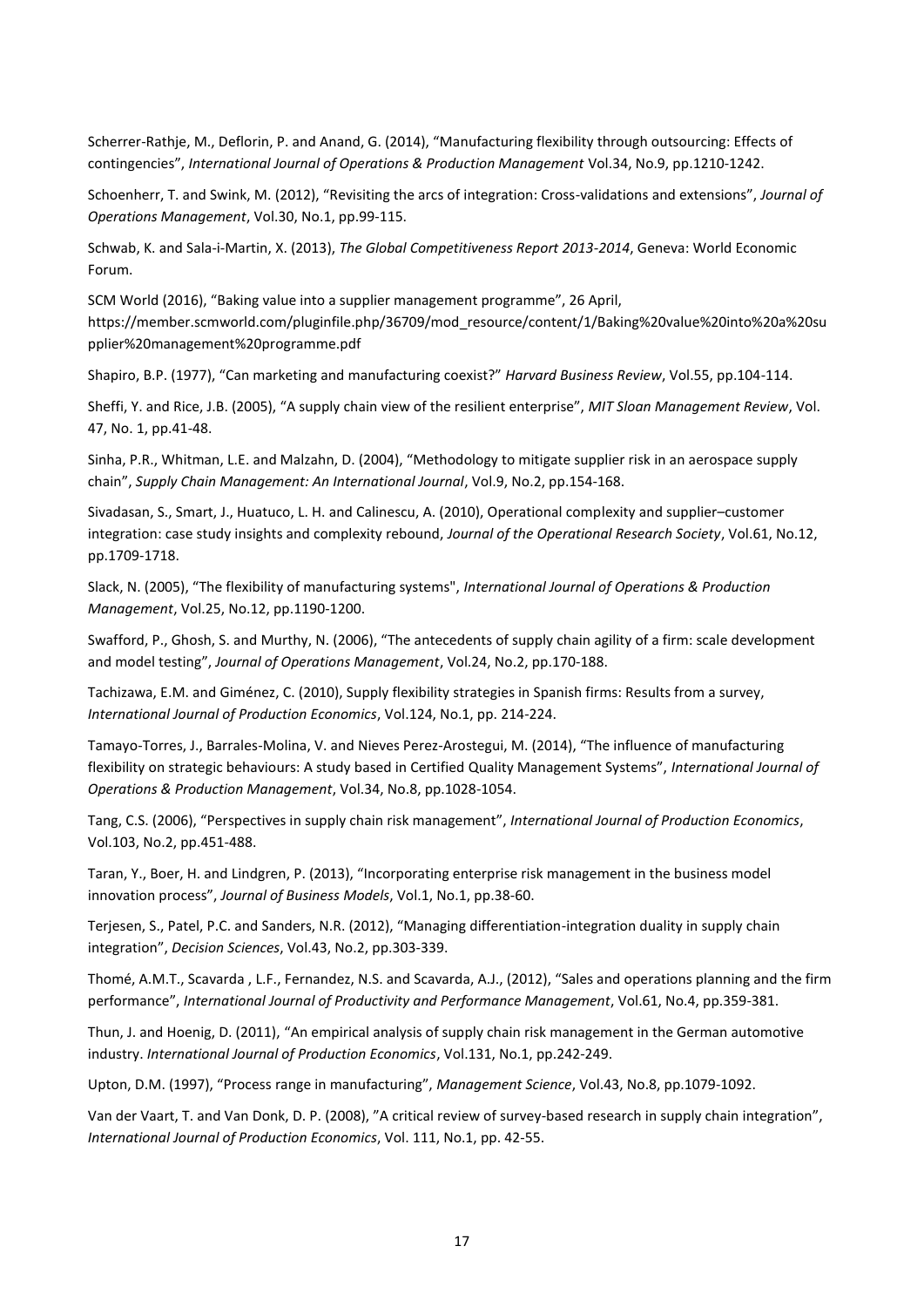Van der Vaart, T., Van Donk, D.P., Giménez, C. and Sierra, V. (2012), "Modelling the integration-performance relationship: Collaborative practices, enablers and contextual factors", *International Journal of Operations & Production Management*, Vol.32, No.9, pp.1043-1074.

Vanpoucke, E., Boyer, K.K. and Vereecke, A. (2009), "Supply chain information flow strategies: an empirical taxonomy", *International Journal of Operations & Production Management*, Vol.29, No.12, pp.1213-1241.

Vargas, G., Cardenas, L. and Matarranz, J.L. (2000), "Internal and external integration of assembly manufacturing activities", *International Journal of Operations & Production Management*, Vol.20, No.7, pp.809-822.

Vereecke, A. and Muylle, S. (2006), "Performance improvement through supply chain collaboration in Europe", *International Journal of Operations & Production Management*, Vol.26, No.11, pp.176-198.

Wieland, A. and Wallenburg, C.M. (2012), "Dealing with supply chain risks: Linking risk management practices and strategies to performance", *International Journal of Physical Distribution & Logistics Management*, Vol.42, No.10, pp.887-905.

Wieland, A. and Wallenburg, C.M. (2013), "The influence of relational competencies on supply chain resilience: A relational view", *International Journal of Physical Distribution & Logistics Management*, Vol.43, No.4, pp.300-320.

Wiengarten, F., Humphreys, P., Cao, G., Fynes, B. and McKittrick, A. (2010), "Collaborative supply chain practices and performance: exploring the key role of information quality", *Supply Chain Management: An International Journal*, Vol. 15, No.6, pp. 463-473.

Wiengarten, F., Pagell, M., Ahmed, M. U. and Giménez, C. (2014), "Do a country's logistical capabilities moderate the external integration performance relationship?", *Journal of Operations Management*, Vol. 32, No.1, pp. 51-63.

Wiengarten, F., Humphreys, P., Giménez, C. and McIvor, R. (2016), "Risk, risk management practices, and the success of supply chain integration", *International Journal of Production Economics,* Vol.171, No.3, pp.361-370

Wong, C.Y., Boon-Itt, S. and Wong, C.W.Y (2011), "The contingency effects of environmental uncertainty on the relationship between supply chain integration and operational performance", *Journal of Operations Management*, Vol.29, No.6, pp.604-615.

Zaltman, G., Duncan, R. and Holbek, J. (1973), *Innovations and Organizations*, New York: John Wiley & Sons.

Zhao, L., Huo, B., Sun, L. and Xiande, Z. (2013), "The impact of supply chain risk on supply chain integration and company performance: A global investigation", *Supply Chain Management: An International Journal*, Vol.18, No.2, pp.115-31.

Zsidisin, G.A., and Ellram, L.M.(2003), "An agency theory investigation of supply risk management", *Journal of Supply Chain Management*, Vol. 39, No.3.,pp. 15–27.

Zsidisin, G.A., Ellram, L.M, Carter, J.R. and Cavinato, J.L. (2004), "An analysis of supply risk assessment techniques", *International Journal of Physical Distribution & Logistics Management*, Vol.34, No.5, pp.397-413.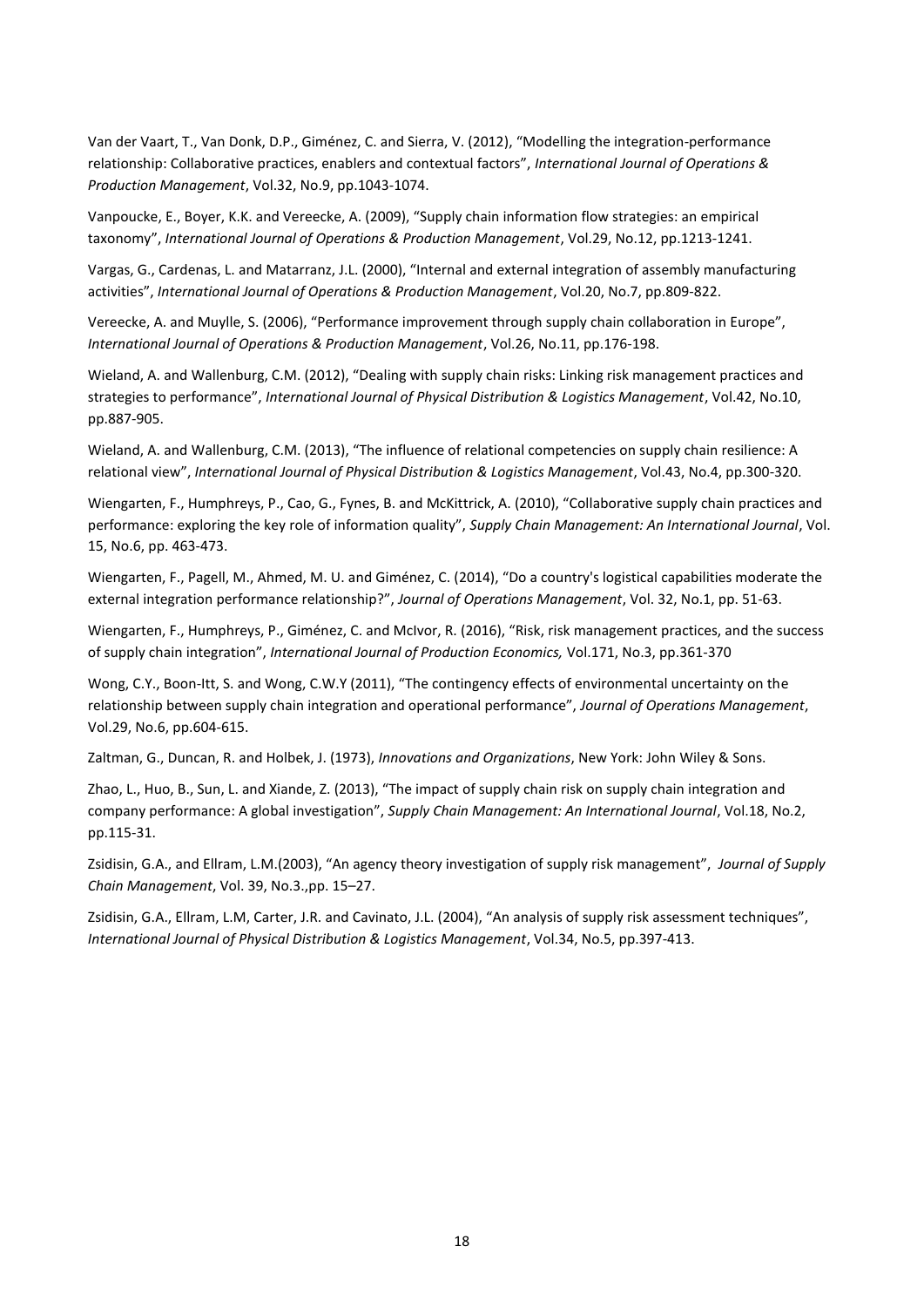| Country            | <b>Fabricated</b><br>metal<br>products | Computer,<br>electronic and<br>optical products                  | <b>Electrical</b><br>equipment | <b>Machinery and</b><br>equipment not<br>elsewhere classified                                          | Motor vehicles,<br>trailers, semi-<br>trailers | <b>Other</b><br>transport<br>equipment | <b>Total</b> |  |  |
|--------------------|----------------------------------------|------------------------------------------------------------------|--------------------------------|--------------------------------------------------------------------------------------------------------|------------------------------------------------|----------------------------------------|--------------|--|--|
| China              | 23                                     | 29                                                               | 16                             | 33                                                                                                     | 20                                             | 7                                      | 128          |  |  |
| India              | 11                                     | 27                                                               | 18                             | 15                                                                                                     | 13                                             | 7                                      | 91           |  |  |
| Japan              | 17                                     | 8                                                                | 32                             | 8                                                                                                      | 7                                              | 10                                     | 82           |  |  |
| Malaysia           | 5                                      | 3                                                                | 3                              | 2                                                                                                      | 1                                              | 0                                      | 14           |  |  |
| Taiwan             |                                        | 11                                                               | 4                              | 3                                                                                                      | 2                                              | 1                                      | 28           |  |  |
| <b>Total</b>       | 63                                     | 78                                                               | 73                             | 61                                                                                                     | 43                                             | 25                                     | 343          |  |  |
| <b>Respondents</b> |                                        |                                                                  |                                |                                                                                                        |                                                |                                        | Percentage   |  |  |
|                    |                                        |                                                                  |                                | General manager (e.g. owner, (vice) president, managing director, (deputy, assistant) general manager) |                                                |                                        | 33.9         |  |  |
|                    |                                        | Head or (senior) manager of manufacturing/operations/R&D/quality |                                |                                                                                                        |                                                |                                        | 46.9         |  |  |
| Other              |                                        |                                                                  |                                |                                                                                                        |                                                |                                        |              |  |  |
| Missing            |                                        |                                                                  |                                |                                                                                                        |                                                |                                        | 7.5          |  |  |
| <b>Total</b>       |                                        |                                                                  |                                |                                                                                                        |                                                |                                        | 100.0        |  |  |

#### *Table 1 – Sample demographics*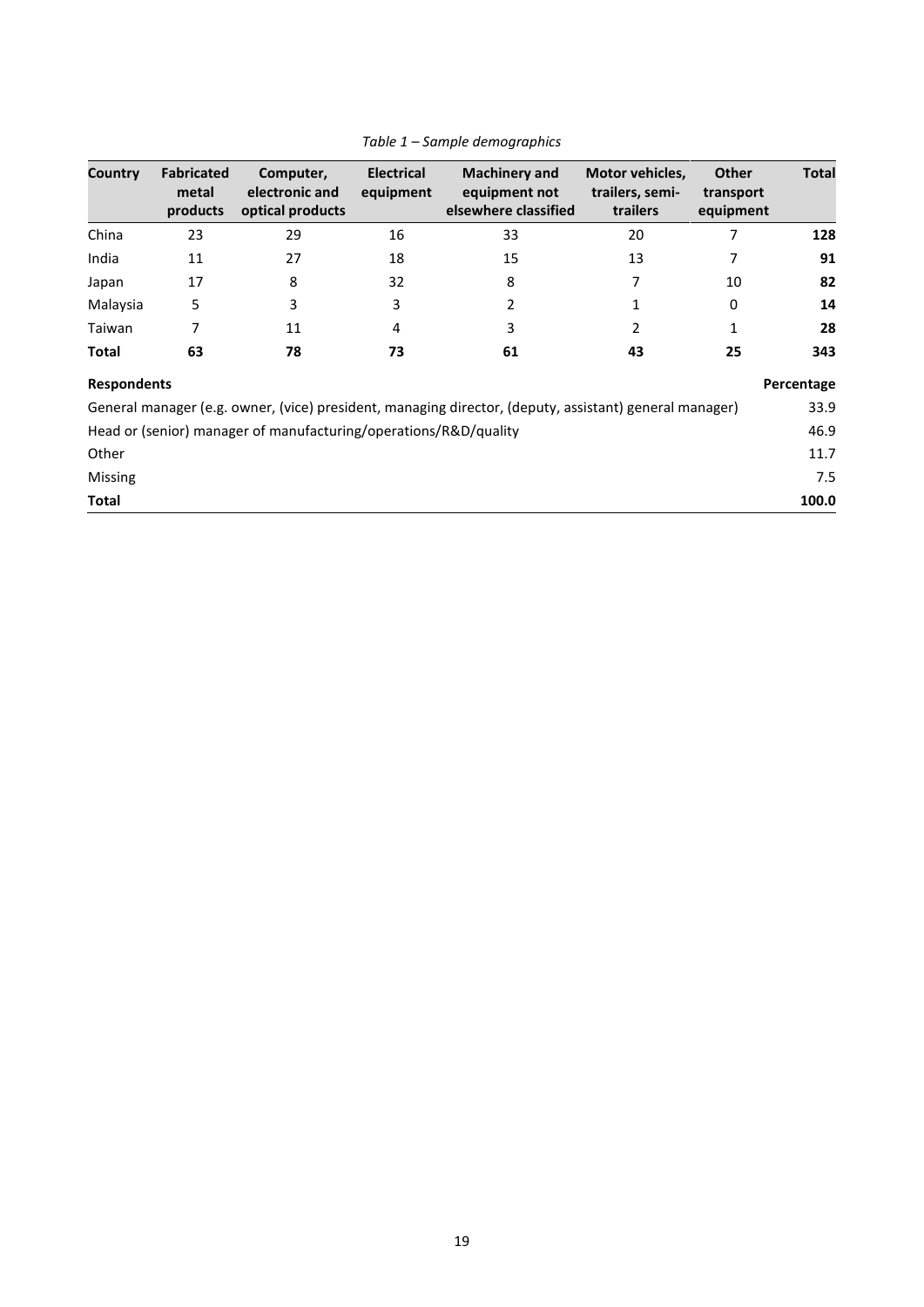| <b>Measurement Items</b>                                                                                                                                                                    | <b>Sources</b>                                                                     |
|---------------------------------------------------------------------------------------------------------------------------------------------------------------------------------------------|------------------------------------------------------------------------------------|
| Internal Integration:                                                                                                                                                                       |                                                                                    |
| Sharing information with purchasing department (about sales forecast,<br>production plans, production progress and stock level)                                                             | Ellinger et al., 2000; Thomé et al., 2012                                          |
| Joint decision making with purchasing department (about sales forecast,<br>production plans and stock level)                                                                                | Thomé et al., 2012                                                                 |
| Sharing information with sales department (about sales forecast, production Thomé et al., 2012<br>plans, production progress and stock level)                                               |                                                                                    |
| Joint decision making with sales department (about sales forecast, production Thomé et al., 2012<br>plans and stock level)                                                                  |                                                                                    |
| <b>External Integration:</b>                                                                                                                                                                |                                                                                    |
| Sharing information with key suppliers (about sales forecast, production<br>plans, order tracking and tracing, delivery status, stock level)                                                | Cagliano et al., 2006; Flynn et al., 2010                                          |
| Developing collaborative approaches with key suppliers (e.g. supplier<br>development, risk/revenue sharing, long-term agreements)                                                           | Ragatz et al., 1997; Spekman, 1988;<br>Lambert et al., 1999; Dröge et al., 2004    |
| Joint decision making with key suppliers (about product design/modifications, Narasimhan and Das, 1999; Koufteros et<br>process design/modifications, quality improvement and cost control) | al., 2005; Petersen et al., 2005                                                   |
| System coupling with key suppliers (e.g. vendor managed inventory, just-in-<br>time, Kanban, continuous replenishment)                                                                      | Frohlich and Westbrook, 2001; Cagliano<br>et al., 2006; Vereecke and Muylle (2006) |
| Sharing information with key customers (about sales forecast, production<br>plans, order tracking and tracing, delivery status, stock level)                                                | Zhao et al., 2008; Flynn et al., 2010                                              |
| Developing collaborative approaches with key customers (e.g. risk/revenue<br>sharing, long-term agreements)                                                                                 | Lambert et al., 1999                                                               |
| System coupling with key customers (e.g. vendor managed inventory, just-in- Frohlich and Westbrook, 2001<br>time, Kanban, continuous replenishment)                                         |                                                                                    |
| Joint decision making with key customers (about product<br>design/modifications, process design/modifications, quality improvement<br>and cost control)                                     | Lengnick-Hall, 1996                                                                |
| <b>Supply Chain Risk Management:</b>                                                                                                                                                        |                                                                                    |
| Preventing operations risks (e.g. select a more reliable supplier, use clear<br>safety procedures, preventive maintenance)                                                                  | Tomlin, 2006                                                                       |
| Detecting operations risks (e.g. internal or supplier monitoring, inspection,<br>tracking)                                                                                                  | Sinha et al., 2004; Zsidisin et al., 2004;<br>Manuj and Mentzer, 2008              |
| Responding to operations risks (e.g. backup suppliers, extra capacity,<br>alternative transportation modes)                                                                                 | Sheffi and Rice, 2005                                                              |
| Recovering from operations risks (e.g. task forces, contingency plans, clear<br>responsibility)                                                                                             | Norrman and Jansson, 2004                                                          |

#### *Table 2 – Sources of constructs*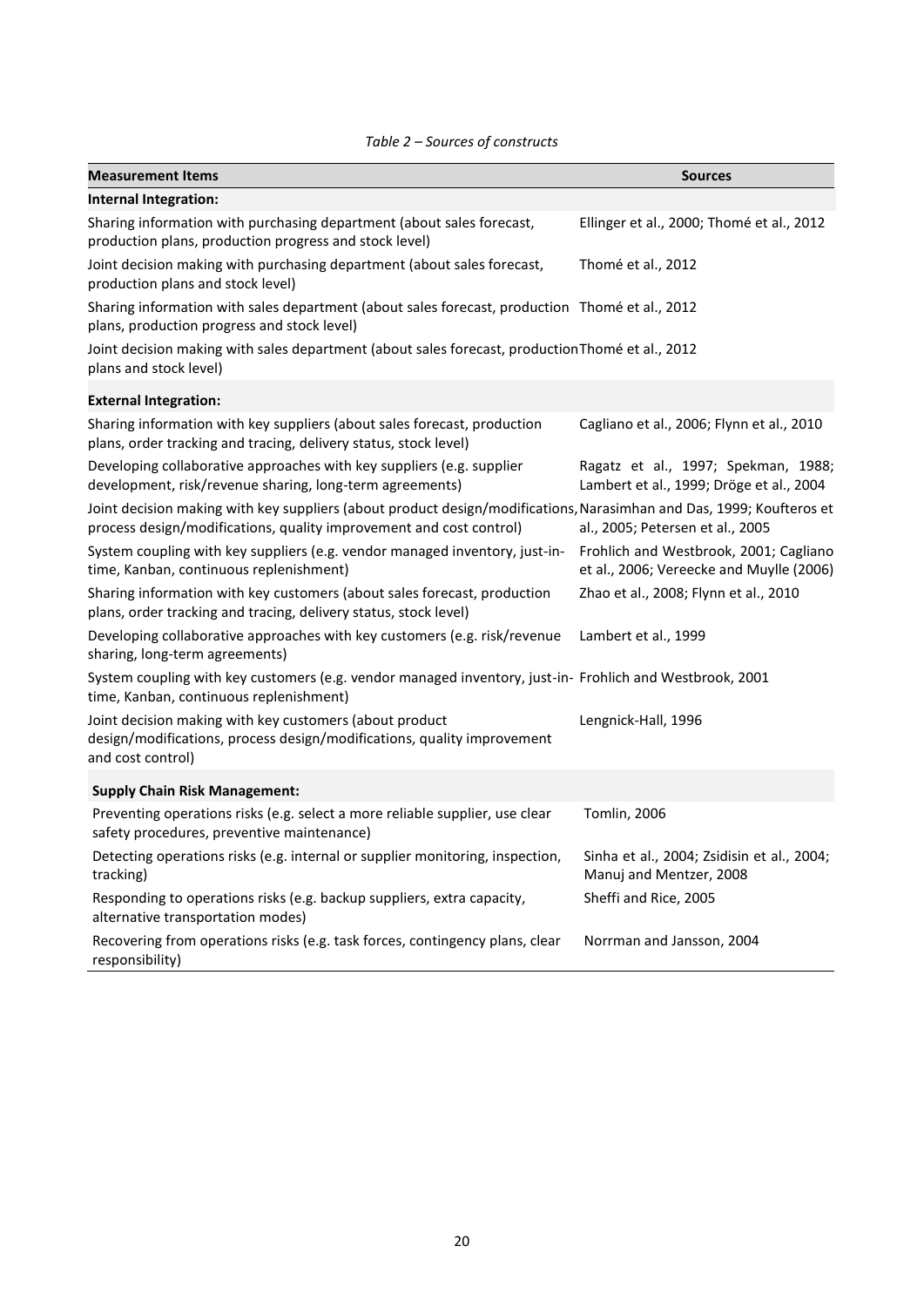| <b>Measurement items</b>                                                        | <b>Based on</b>                                                                                                                          |
|---------------------------------------------------------------------------------|------------------------------------------------------------------------------------------------------------------------------------------|
| <b>Flexibility relative to competitors:</b>                                     |                                                                                                                                          |
| Volume flexibility                                                              | Hallgren and Olhager, 2009; Jayaram<br>et al., 2011; Danese et al., 2013; Van<br>der Vaart et al., 2012; Scherrer-Rathje<br>et al., 2014 |
| Mix flexibility                                                                 | Hallgren and Olhager, 2009: Jayaram<br>et al., 2011; Danese et al., 2013; Van<br>der Vaart et al., 2012; Scherrer-Rathje<br>et al., 2014 |
| <b>Uncertainty:</b>                                                             |                                                                                                                                          |
| Your demand fluctuates drastically from week to week                            | Chen and Paulraj, 2004; Tachizawa and<br>Giménez, 2010                                                                                   |
| Your total manufacturing volume fluctuates drastically from week to week        | Chen and Paulraj, 2004; Tachizawa and<br>Giménez, 2010                                                                                   |
| The mix of products you produce changes considerably from week to week          | Chen and Paulraj, 2004; Tachizawa and<br>Giménez, 2010                                                                                   |
| Your supply requirements (volume and mix) vary drastically from week to<br>week | Chen and Paulraj, 2004; Tachizawa and<br>Giménez, 2010                                                                                   |
| Your products are characterized by a lot of technical modifications             | Ellis et al., 2010                                                                                                                       |
| <b>Disruption:</b>                                                              |                                                                                                                                          |
| A key supplier fails to supply affecting your operations                        | Sheffi and Rice, 2005; Tomlin, 2006;<br>Ellis et al., 2010                                                                               |
| Your manufacturing operations are interrupted affecting your shipments          | Tomlin, 2006                                                                                                                             |
| Your shipment operations are interrupted affecting your deliveries              | Tomlin, 2006                                                                                                                             |

#### *Table 2 (continued) – Sources of constructs*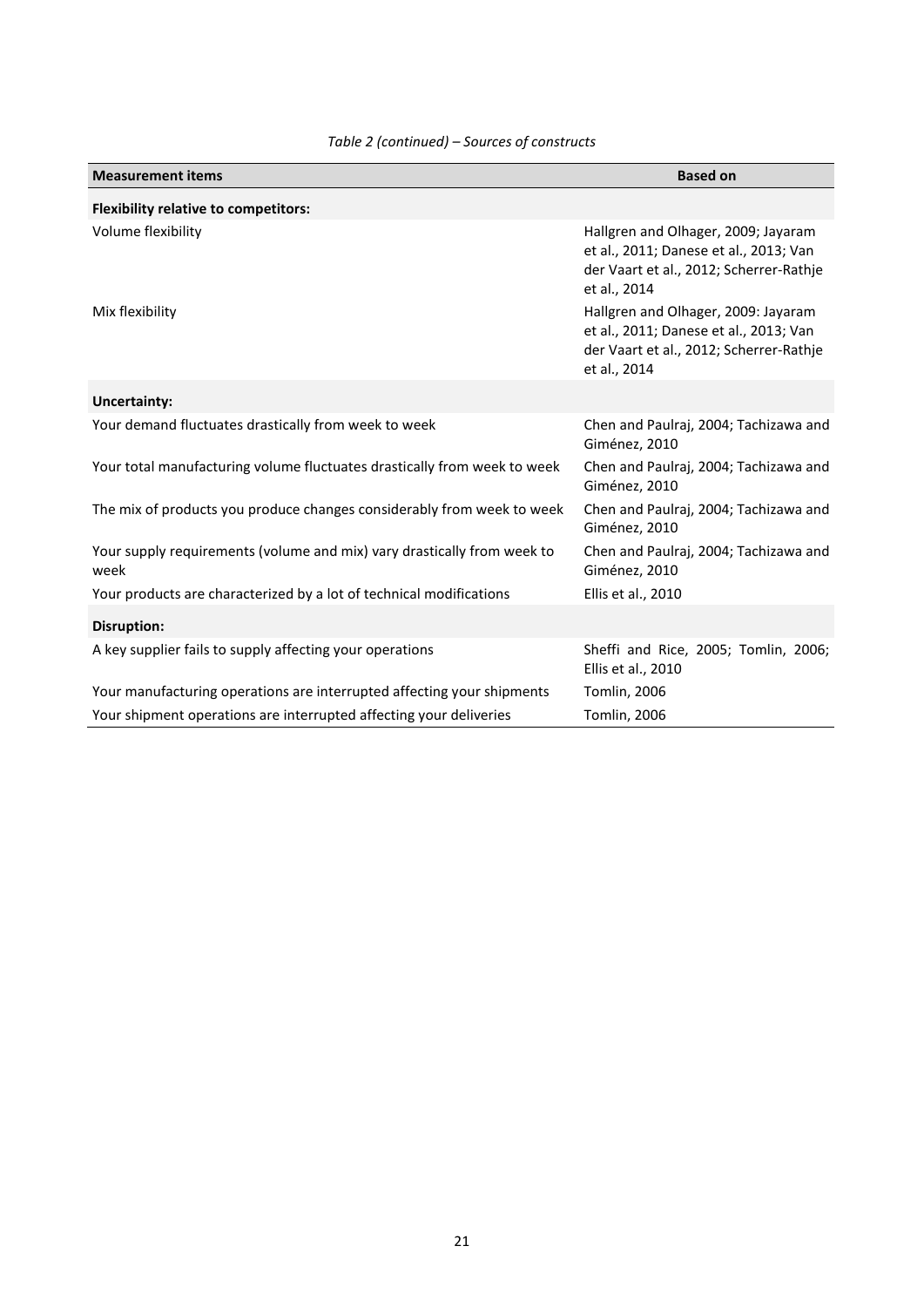| <b>Measurement Items</b>                                                                                                                                | <b>Standardized</b><br>factor loading | Cronbach's $\alpha$ | AVE * | <b>CR **</b> |
|---------------------------------------------------------------------------------------------------------------------------------------------------------|---------------------------------------|---------------------|-------|--------------|
| Internal Integration: Indicate the current level of implementation of<br>action programs related to internal integration (1=none, 5=high):              |                                       | 0.915               | 0.729 | 0.915        |
| Sharing information with purchasing department (about sales<br>forecast, production plans, production progress and stock level)                         | 0.826                                 |                     |       |              |
| Joint decision making with purchasing department (about sales<br>forecast, production plans and stock level)                                            | 0.851                                 |                     |       |              |
| Sharing information with sales department (about sales forecast,<br>production plans, production progress and stock level)                              | 0.844                                 |                     |       |              |
| Joint decision making with sales department (about sales forecast,<br>production plans and stock level)                                                 | 0.892                                 |                     |       |              |
| External Integration: Indicate the current level of implementation of<br>action programs related to external integration (1=none, 5=high):              |                                       | 0.931               | 0.631 | 0.932        |
| Sharing information with key suppliers (about sales forecast,<br>production plans, order tracking and tracing, delivery status, stock<br>level)         | 0.760                                 |                     |       |              |
| Developing collaborative approaches with key suppliers (e.g. supplier<br>development, risk/revenue sharing, long-term agreements)                       | 0.801                                 |                     |       |              |
| Joint decision making with key suppliers (about product<br>design/modifications, process design/modifications, quality<br>improvement and cost control) | 0.735                                 |                     |       |              |
| System coupling with key suppliers (e.g. vendor managed inventory,<br>just-in-time, Kanban, continuous replenishment)                                   | 0.745                                 |                     |       |              |
| Sharing information with key customers (about sales forecast,<br>production plans, order tracking and tracing, delivery status, stock<br>level)         | 0.843                                 |                     |       |              |
| Developing collaborative approaches with key customers (e.g.<br>risk/revenue sharing, long-term agreements)                                             | 0.846                                 |                     |       |              |
| System coupling with key customers (e.g. vendor managed inventory,<br>just-in-time, Kanban, continuous replenishment)                                   | 0.818                                 |                     |       |              |
| Joint decision making with key customers (about product<br>design/modifications, process design/modifications, quality<br>improvement and cost control) | 0.801                                 |                     |       |              |
| Supply Chain Risk Management: Indicate the current level of<br>implementation of action programs related to: (1=none, 5=high):                          |                                       | 0.901               | 0.693 | 0.900        |
| Preventing operations risks (e.g. select a more reliable supplier, use<br>clear safety procedures, preventive maintenance)                              | 0.754                                 |                     |       |              |
| Detecting operations risks (e.g. internal or supplier monitoring,<br>inspection, tracking)                                                              | 0.854                                 |                     |       |              |
| Responding to operations risks (e.g. backup suppliers, extra capacity,<br>alternative transportation modes)                                             | 0.854                                 |                     |       |              |
| Recovering from operations risks (e.g. task forces, contingency<br>plans, clear responsibility)                                                         | 0.863                                 |                     |       |              |

#### *Table 3 – Measurement items*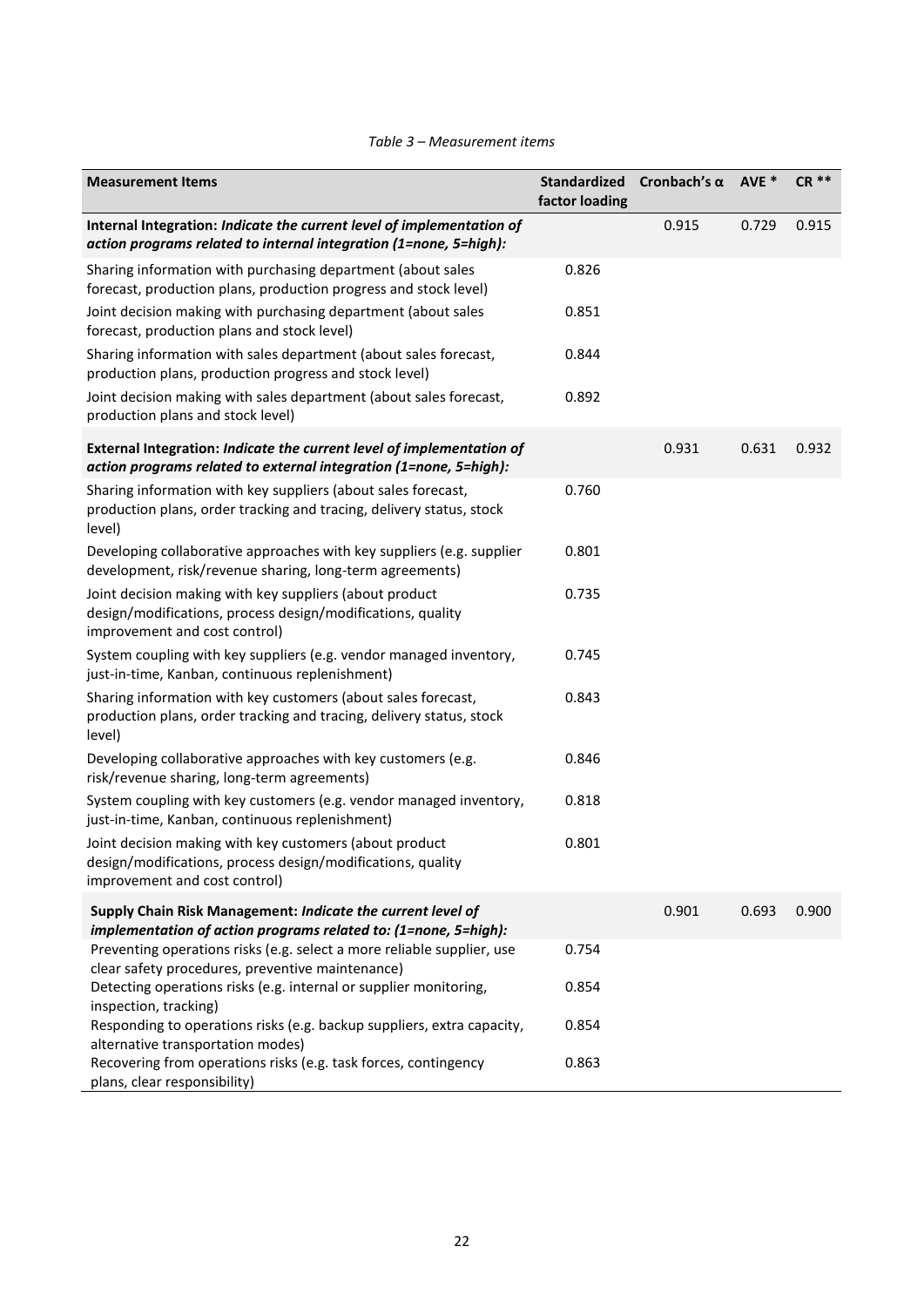| <b>Measurement Items</b>                                                                                                                                   | factor loading | Standardized Cronbach's $\alpha$ | AVE * | <b>CR **</b> |
|------------------------------------------------------------------------------------------------------------------------------------------------------------|----------------|----------------------------------|-------|--------------|
| Flexibility relative to competitors: How does your current<br>performance compare with that of your main competitor(s): 1=<br>much lower, 5=much higher)?  |                | 0.831                            | 0.713 | 0.832        |
| Volume flexibility                                                                                                                                         | 0.811          |                                  |       |              |
| Mix flexibility                                                                                                                                            | 0.876          |                                  |       |              |
| Uncertainty (control variable): To what extent do you agree with<br>the following statements (1=not at all, 5=to a great extent)?                          |                | 0.914                            | 0.688 | 0.916        |
| Your demand fluctuates drastically from week to week                                                                                                       | 0.845          |                                  |       |              |
| Your total manufacturing volume fluctuates drastically from week to<br>week                                                                                | 0.869          |                                  |       |              |
| The mix of products you produce changes considerably from week to<br>week                                                                                  | 0.855          |                                  |       |              |
| Your supply requirements (volume and mix) vary drastically from<br>week to week                                                                            | 0.878          |                                  |       |              |
| Your products are characterized by a lot of technical modifications                                                                                        | 0.683          |                                  |       |              |
| Disruption: Please evaluate the probability of occurrence and impact<br>of the following risks (probability: 1=low, 5=high; impact: 1=low,<br>$5 = high$ : |                | 0.892                            | 0.743 | 0.896        |
| A key supplier fails to supply affecting your operations                                                                                                   | 0.769          |                                  |       |              |
| Your manufacturing operations are interrupted affecting your<br>shipments                                                                                  | 0.954          |                                  |       |              |
| Your shipment operations are interrupted affecting your deliveries                                                                                         | 0.853          |                                  |       |              |

\* AVE: Average Variance Extracted

\*\* CR: Composite Reliability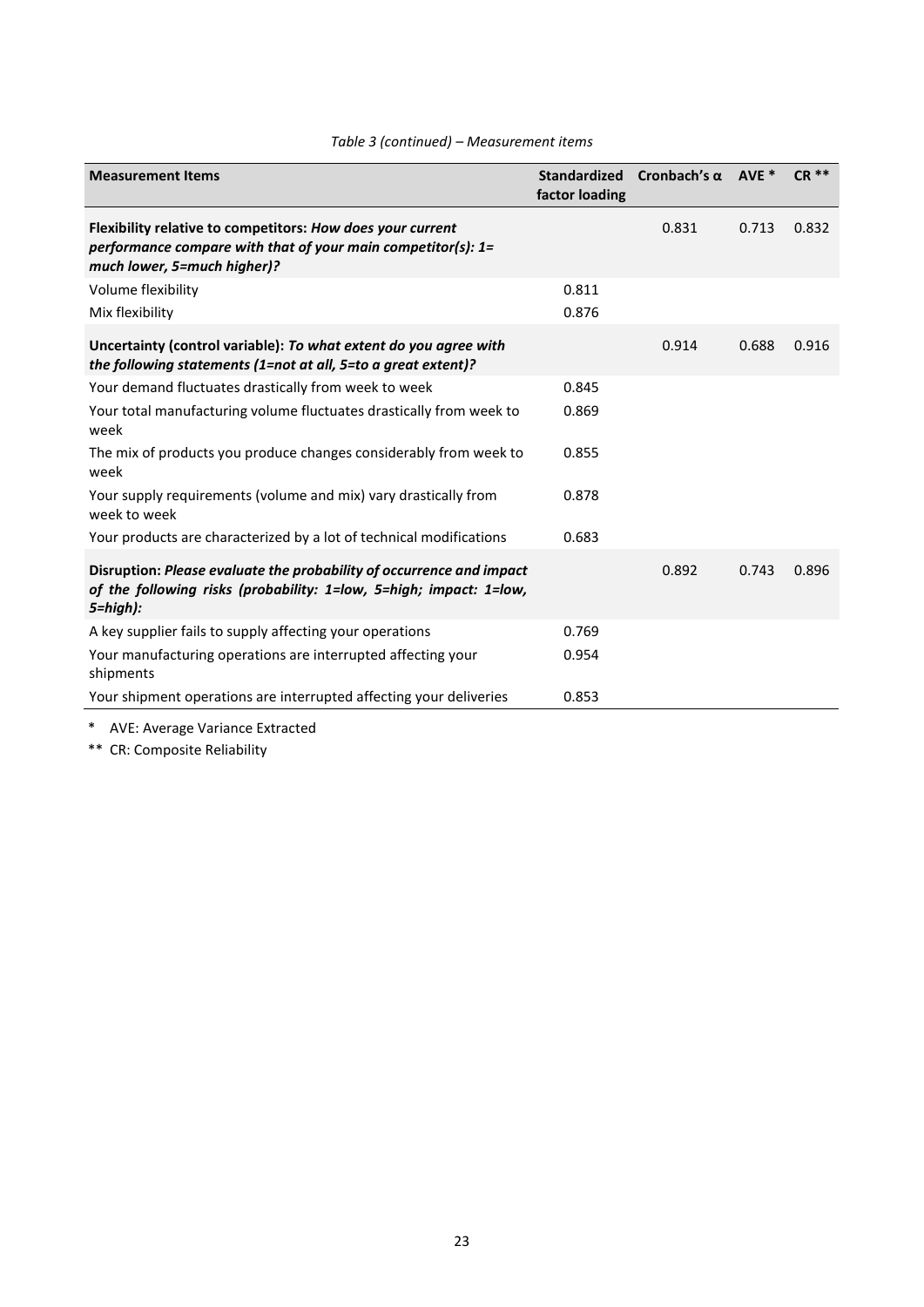|              | Variable                                    | Mean       | <b>SD</b>   | $\mathbf{1}$                                                        | 2         | 3            | $\overline{4}$       | 5                             | 6    | $\overline{7}$ | 8    | 9                                  | 10 | 11 |
|--------------|---------------------------------------------|------------|-------------|---------------------------------------------------------------------|-----------|--------------|----------------------|-------------------------------|------|----------------|------|------------------------------------|----|----|
| $\mathbf{1}$ | Country supply<br>chain infrastructure      |            | 5.03 0.58 1 |                                                                     |           |              |                      |                               |      |                |      |                                    |    |    |
| 2            | Size (log number of 6.33 1.71<br>employees) |            |             | $0.08$ 1                                                            |           |              |                      |                               |      |                |      |                                    |    |    |
|              | 3 CODP                                      |            |             | $0.79$ 0.28 0.09                                                    | $-0.07$ 1 |              |                      |                               |      |                |      |                                    |    |    |
| 4            | B <sub>2</sub> B                            |            | $0.77$ 0.33 | $0.12^*$ $0.11^*$ $-0.16^*$ 1                                       |           |              |                      |                               |      |                |      |                                    |    |    |
| 5            | Outside country<br>sourcing                 |            |             | $0.19$ $0.22$ $0.25**$ $0.25**$ $0.02$                              |           |              | 0.05                 | 1                             |      |                |      |                                    |    |    |
| 6            | Uncertainty                                 |            |             | $2.65$ 0.97 0.2**                                                   | 0.06      | $0.18**0.05$ |                      | $0.21**$ 0.83                 |      |                |      |                                    |    |    |
| 7            | Disruption                                  | 10.30 5.99 |             | 0.10                                                                | 0.06      | 0.04         |                      | $0.002$ $0.11*$ $0.37**$ 0.86 |      |                |      |                                    |    |    |
| 8            | Internal integration                        |            |             | $3.76$ $0.82$ $-0.22**$ $0.17**$ $-0.04$                            |           |              |                      | $0.14**0.15**0.12*0.03$       |      |                | 0.85 |                                    |    |    |
| 9            | External<br>Integration                     |            |             | 3.35 0.87 -0.14* 0.22**-0.01 0.11* 0.18** 0.30** 0.22** 0.46** 0.79 |           |              |                      |                               |      |                |      |                                    |    |    |
|              | 10 Supply chain risk<br>management          |            |             | $3.56$ $0.87$ $-0.32**$ $0.19**$ $-0.07$                            |           |              | $0.11*$ 0.08         |                               |      |                |      | $0.16** 0.20** 0.63** 0.56** 0.83$ |    |    |
|              | 11 Flexibility relative<br>to competitors   |            |             | 3.43 0.75 -0.09                                                     | 0.05      |              | $-0.06$ $0.12*$ 0.02 |                               | 0.07 |                |      | $0.11^*$ 0.40** 0.31** 0.32** 0.84 |    |    |

*Table 4 – Descriptive statistics*

\*p<0.05, \*\* p<0.01

Square roots of the average variances extracted are shown on the diagonal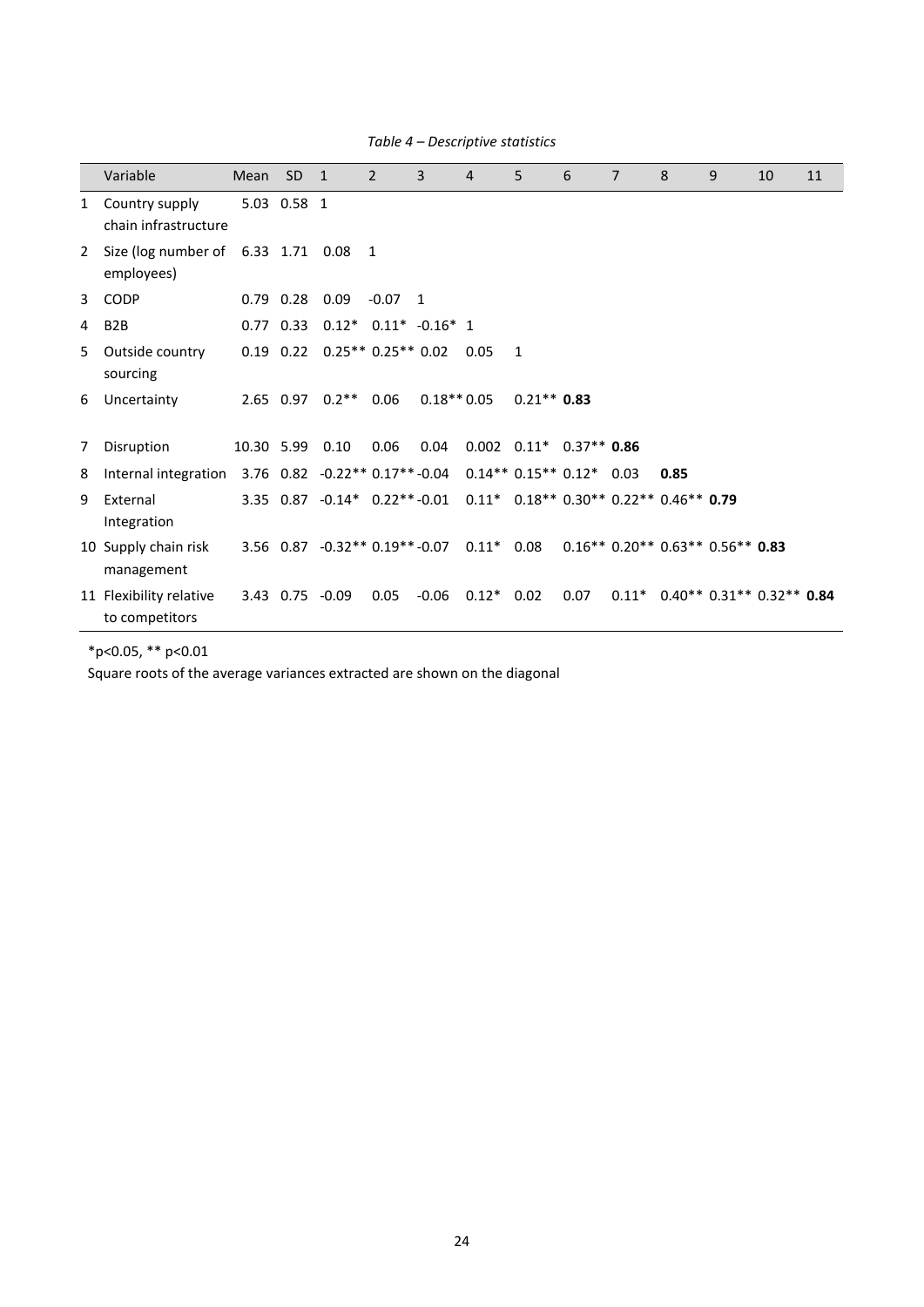|                              | Unconstrained model |    | Constrained model |    |            |
|------------------------------|---------------------|----|-------------------|----|------------|
|                              | $x^2$               | df | $x^2$             | df | $Δ$ χ2     |
| Internal Integration         |                     |    |                   |    |            |
| <b>External Integration</b>  | 331.88              | 53 | 365.77            | 54 | 33.89**    |
| Supply Chain Risk Management | 117.88              | 19 | 185.87            | 20 | 67.99**    |
| Flexibility                  | 36.35               | 8  | 144.94            | 9  | 108.59**   |
| Uncertainty                  | 86.87               | 26 | 204.79            | 27 | 117.92**   |
| Disruption                   | 33.9                | 13 | 52.79             | 14 | 18.89**    |
| <b>External Integration</b>  |                     |    |                   |    |            |
| Supply Chain Risk Management | 350.32              | 53 | 380.08            | 54 | 29.76**    |
| Flexibility                  | 236.53              | 34 | 338.68            | 35 | $102.15**$ |
| Uncertainty                  | 272.49              | 64 | 331.61            | 65 | 59.12**    |
| Disruption                   | 262.22              | 43 | 283.32            | 44 | $21.10**$  |
| Supply Chain Risk Management |                     |    |                   |    |            |
| Flexibility                  | 65.39               | 8  | 173.13            | 9  | 107.74**   |
| Uncertainty                  | 121.55              | 26 | 217.61            | 27 | 96.06**    |
| Disruption                   | 109.84              | 13 | 129.90            | 14 | 20.06**    |
| Flexibility                  |                     |    |                   |    |            |
| Uncertainty                  | 38.24               | 13 | 190.14            | 14 | 151.90**   |
| Disruption                   | 9.65                | 4  | 28.44             | 5  | 18.79**    |
| Demand-supply fluctuation    |                     |    |                   |    |            |
| Disruption                   | 41.58               | 19 | 57.81             | 20 | $16.23*$   |

*Table 5 – Pairwise chi-square difference tests for discriminant validity*

\* p<0.05, \*\* p<0.01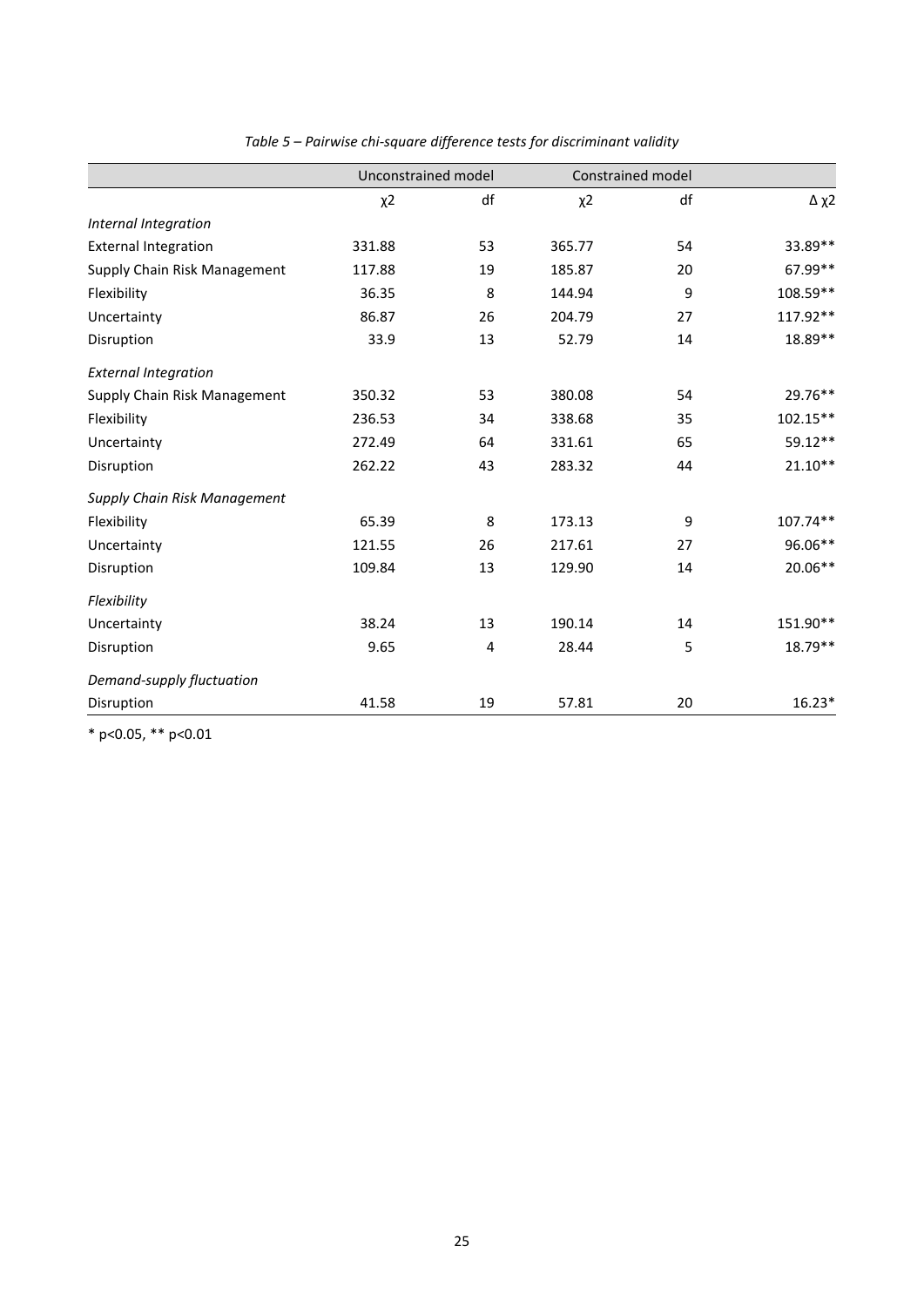|                                              | Model 0     | Model 1     | Model 2     | Model 3     | Model 4     | Model 5     |
|----------------------------------------------|-------------|-------------|-------------|-------------|-------------|-------------|
| Dependent variable                           | Flexibility | Flexibility | Flexibility | Flexibility | Flexibility | Flexibility |
| Constant                                     | $3.43***$   | $3.43***$   | $3.43***$   | $3.43***$   | $3.42***$   | $3.38***$   |
| Country supply chain<br>infrastructure       | $0.16*$     | 0.005       | 0.004       | 0.06        | 0.05        | 0.06        |
| Size                                         | $-0.01$     | $-0.01$     | $-0.01$     | $-0.02$     | $-0.02$     | $-0.02$     |
| CODP                                         | $-0.12$     | $-0.11$     | $-0.11$     | $-0.10$     | $-0.11$     | $-0.12$     |
| B <sub>2</sub> B                             | $0.26*$     | 0.12        | 0.12        | 0.10        | 0.10        | 0.07        |
| Outside country sourcing -0.06<br>percentage |             | $-0.16$     | $-0.17$     | $-0.18$     | $-0.17$     | $-0.15$     |
| Uncertainty                                  | $-0.05$     | $-0.005$    | $-0.007$    | $-0.01$     | $-0.005$    | $-0.004$    |
| Disruption                                   | 0.01        | 0.01        | 0.01        | 0.009       | 0.009       | 0.01        |
| Internal integration (II)                    |             | $0.36***$   | $0.32***$   | $0.30***$   | $0.32***$   | $0.32***$   |
| External integration (EI)                    |             |             | 0.07        | 0.01        | 0.02        | 0.02        |
| Supply chain risk<br>management (SCRM)       |             |             |             | $0.15***$   | $0.14**$    | $0.15**$    |
| SCRM x II                                    |             |             |             |             | 0.04        |             |
| SCRM x EI                                    |             |             |             |             |             | $0.11**$    |
| $R^2$                                        | 0.044       | 0.178       | 0.182       | 0.199       | 0.201       | 0.216       |
| Adjusted $R^2$                               | 0.024       | 0.159       | 0.160       | 0.175       | 0.175       | 0.190       |
| F change                                     | 2.2         | 54.6        | 1.372       | 7.066       | 0.992       | 7.389       |
| Sig. F change                                | 0.034       | 0.00        | 0.242       | 0.008       | 0.320       | 0.007       |

*Table 6 – Hierarchical regression analysis*

\* p<0.05, \*\* p<0.01, \*\*\* p<0.001